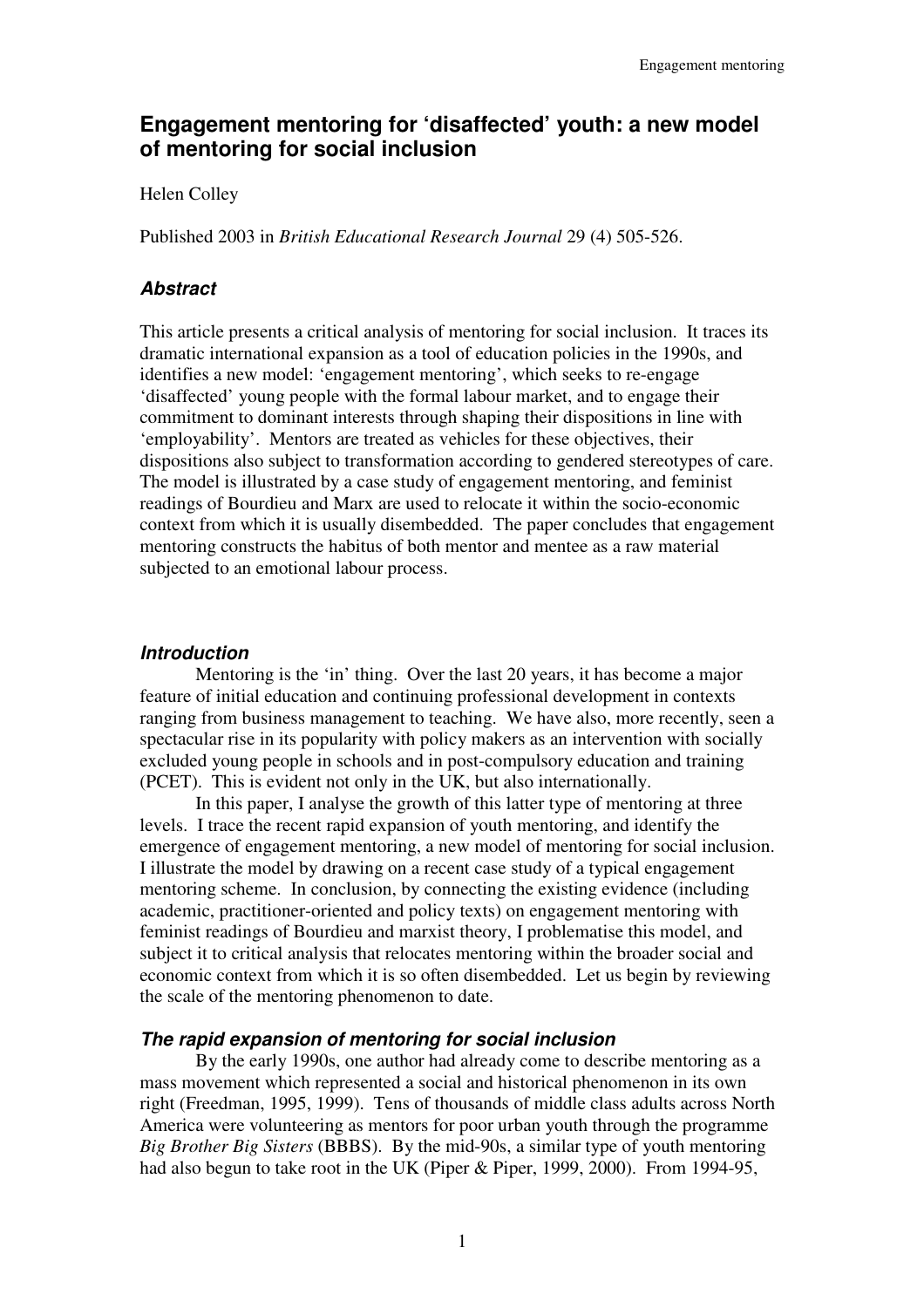the Institute of Careers Guidance (ICG) conducted the Mentoring Action Project (MAP), which formed the largest such initiative in Britain to that date. Over a quarter of all statutory careers services in England and Wales participated in the MAP, and 1,700 young people were allocated mentors within it (Ford, 1999). The Dalston Youth Project (Benioff, 1997) became nationally lauded as an exemplar of mentoring for socially excluded youth. Alongside these developments, the National Mentoring Network (NMN) was established in 1994 to support the promotion of mentoring schemes and the development of a national infrastructure.

Miller (2002) has recently catalogued the further expansion of mentoring in a number of advanced capitalist countries (mainly, although not exclusively, Anglophone) during the last five years. In the US alone, *Big Brother Big Sisters* now boasts a quarter of a million volunteers. With presidential backing from George W.Bush, it is currently engaged in a 5-year campaign to recruit 1 million more mentors to work with 14 million young people 'at risk'. The BBBS model has been taken up in Canada and Australia, whilst Israel and Sweden have also seen the development of significant youth mentoring programmes. In the recruitment of volunteers as mentors, there is a noticeable trend (reflected in the case study I shall discuss later) towards drawing on the population of undergraduate students. The largest mentoring project in the US, *GEAR-UP*, is currently aiming to double the 750,000 undergraduate mentors it had in 2000, working with 16-19 year olds at risk of disaffection. In Israel, 20% of higher education (HE) students act as mentors to children in schools, and in Sweden a similar pattern is being followed. Although mentoring has not flourished to the same extent yet in other European countries, Miller suggests that there are more favourable cultural conditions and growing support for it in Ireland, Norway and the Netherlands.

Mentoring has, however, burgeoned massively in Britain, particularly since it has been enthusiastically embraced by the Labour government elected in 1997. The then Department for Education and Employment (DfEE) (now the Department for Education and Skills (DfES)) immediately began to provide the NMN with a Mentoring Bursary which has been substantially increased year on year. Soon after, the House of Commons Select Committee on Disaffected Children stated that all programmes seeking to address disaffection should include mentoring (House of Commons, 1998). It has since been promoted by four different government departments, covering education, training and employment, youth justice, health promotion, ethnic minorities, and social exclusion. In education, mentoring became a standard ingredient in the recipe of almost every major new policy initiative, including prevention of school truancy and drop-out from PCET (DfEE, 1999a), responses to the report on the Stephen Lawrence inquiry which highlighted institutional racism (DfEE, 1999b), proposals to develop 'gifted and talented' children (DfEE, 1999c), and the *Learning Gateway* initiative to support labour market transitions for young people who had not succeeded at school (DfEE, 1999d).

By the start of 2002, the number of affiliates to the NMN had grown from an initial 350 to 1,250 and still rising. It had also attracted sponsorship from the McDonalds fast food chain. About one third of its programmes organise mentoring for young people in PCET contexts. In addition, one in three schools in Britain now use mentoring in a systematic way, and over 750,000 volunteer mentors are active in such programmes. Many are involved through two major new government programmes which represent the culmination of this trend: *Excellence in Cities*, aimed at improving the academic performance of children from disadvantaged communities in inner city schools; and the *Connexions* service, a new national service which is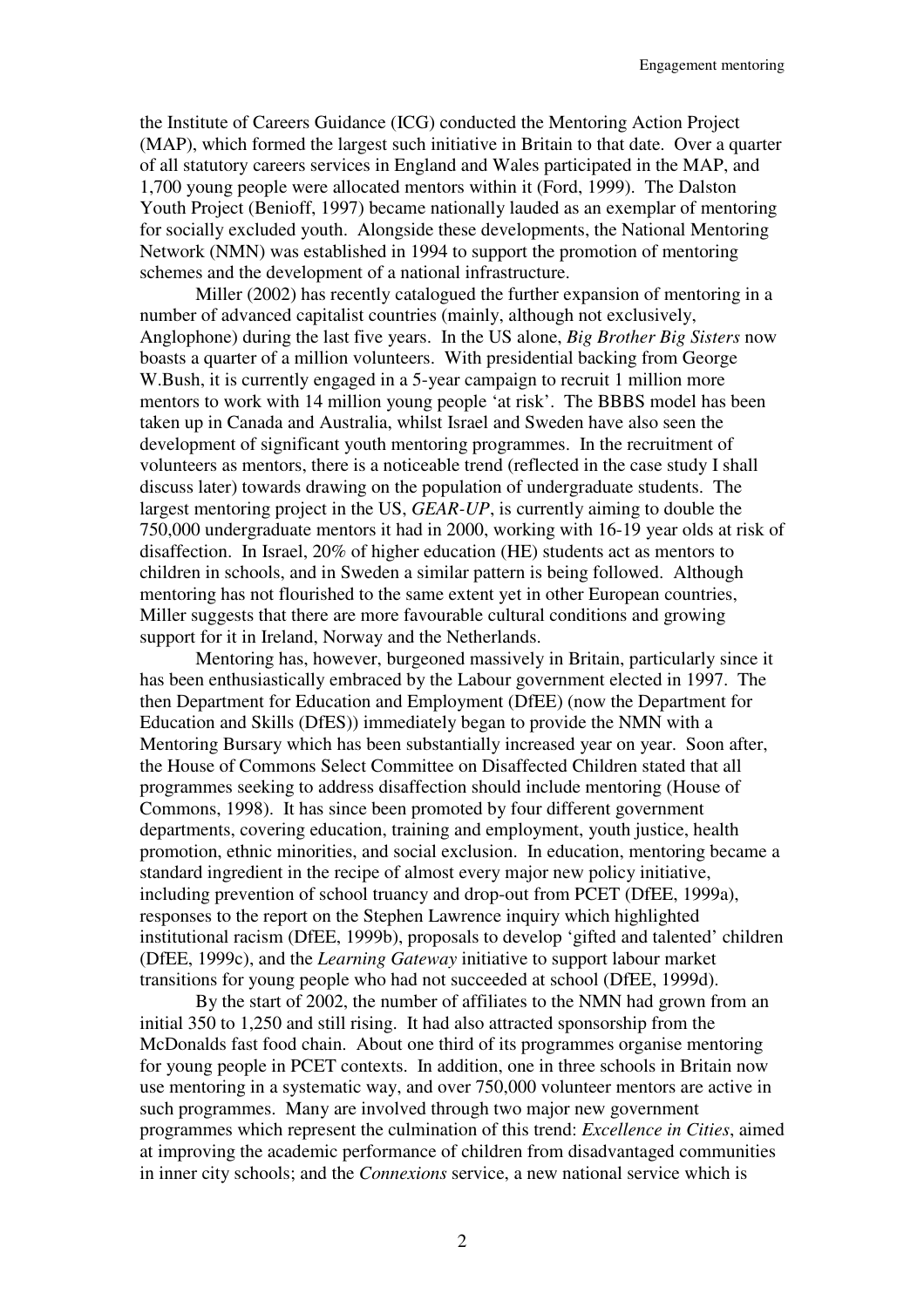replacing the existing careers services in England. Its aim is to provide multi-agency support for young people aged 13-19 through their transitions from adolescence to adulthood and from school to post-compulsory education, training and employment (DfEE, 2000a).

Britain also follows the international trend of seeking volunteer mentors from the undergraduate student population. The National Mentoring Pilot Project was launched in 2001, linking 21 Education Action Zones (in deprived inner-city areas) to 17 HE institutions, and matching 800 undergraduate students as mentors to 2,500 young people. This project has, however, found itself in competition to recruit students with *Excellence in Cities*, as well as with mentoring programmes organised through *Millenium Volunteers* and other local initiatives (A.Colley, personal communication, April 2002).

The major programmes organise paid mentors as well as volunteers. *Excellence in Cities* and *Connexions* have already employed 2,400 'learning mentors' in schools since 2000, and this is set to rise to 3,000 over the next two years. In addition, *Connexions* is seeking to recruit 20,000 'personal advisers' to work with 16- 19 year-olds. In January 2001, Gordon Brown, Chancellor of the Exchequer, announced a further £5.3 million from the Treasury to support the development of youth mentoring over the next three years. Subsequently, the Home Office has established 6 regional 'Mentor Points' in major cities to co-ordinate the recruitment and training of mentors for many of these projects, while *Connexions* has its own large-scale training programme now underway (DfES, 2002).

For the most part, this tidal wave has carried all before it in a surge of celebration. Mentoring seems to encapsulate a 'feel-good' factor, typified in scenes at the NMN Conference and similar occasions: joyously tearful presentations of bouquets from mentees to mentors; or playlets where young people represent their mentors as angels, replete with halo and wings. Yet there is an irony in such a practice being sponsored so heavily by a government overtly committed to evidencebased practice and to the pursuit of 'what works'. There is little evidence to support the use of mentoring on such a vast scale (Skinner & Fleming, 1999). While Ford's evaluation of the MAP demonstrates positive outcomes (Ford, 1999), it has to be noted that the mentors were qualified and experienced careers advisers and youth workers, and that the research did not have a longitudinal element. There is alternative evidence that mentoring may be counterproductive to policy intentions for interventions with socially excluded young people (Colley, 2000b; Fitz-Gibbon, 2000; Philip & Hendry, 1996), and that even where young people are enthusiastic about their experience of being mentored, their mentors may not share this view (Colley, 2001b, forthcoming). Moreover, it is a practice that remains poorly conceptualised and weakly theorised, leading to confusion in policy and practice (Piper & Piper, 1999; Philip, 2000; Roberts, 2000a, 2000b). Before going on to describe and analyse the model of engagement mentoring itself, it is helpful to review the way in which interest in mentoring for young people first developed, and the context for its meteoric rise in the last few years.

### **Early interest in youth mentoring**

One of the earliest spotlights on mentoring for young people 'at risk' came from a psychological study of young people from multi-ethnic communities in Hawaii throughout the first 18 years of their lives (Werner & Smith, 1982). This identified a number of risk factors which made young people vulnerable to maladaptive outcomes such as mental ill-health, criminal offending, and long-term unemployment.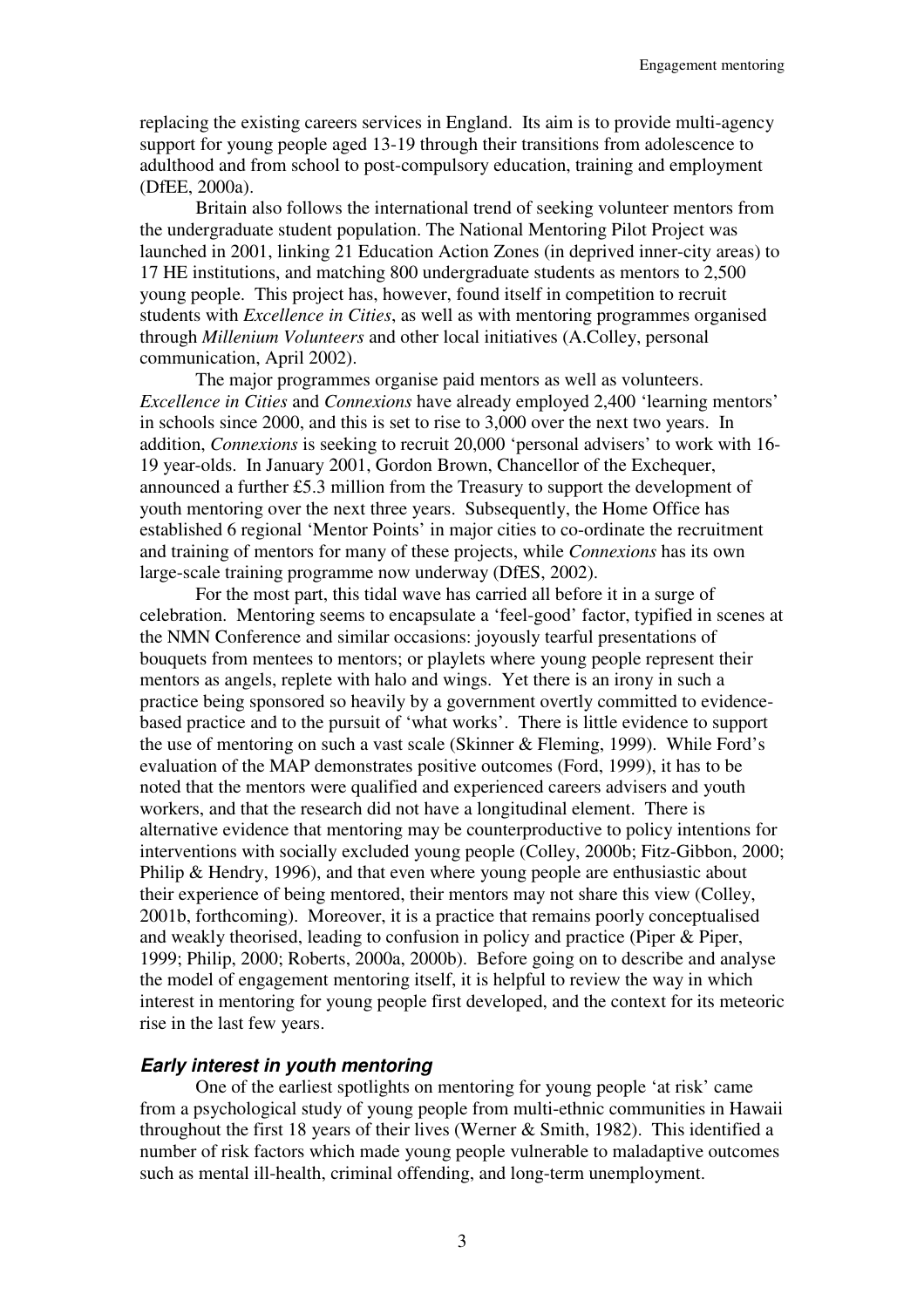However, one of the major findings was that the majority of young people in the study, irrespective of the level of difficulties they faced, achieved successful transitions to adulthood thanks to a number of protective factors. One key factor was that resilient young people sought and obtained support and advice from informal mentors among their kin and community. Similar evidence arose from later studies of young mothers in ethnic communities in the US (Rhodes *et al.*, 1992; Rhodes, 1994). This finding about the protective nature of mentoring in informal, community contexts was seized upon as a basis for introducing planned mentoring schemes, but some important *caveats* raised by the research were often overlooked. These included cautions against a 'false sense of security in erecting prevention models that are founded more on values than on facts' (Garmezy, 1982, p.xix).

There are two main flaws in any assumption that the benefits of such mentoring can be replicated in planned and institutional contexts. Firstly, it is impossible to conclude from the research whether the successful mentoring bonds created by some young people are a *cause* or an *effect* of their resilience. They may represent neither, but simply a researcher-constructed *correlation*. The possibility remains that less resilient young people might have difficulty in bonding with adults. This might mean that the allocation of mentors would be of little benefit, and would risk reinforcing rather than diminishing a young person's sense of isolation. The second danger is that planned mentoring schemes risk ignoring (and working against) the community-based networks of significant adults that this and similar studies revealed. Value-judgements may dominate decisions about the social groups from which mentors will be sought. Nevertheless, research agendas have continued to assume that investigations of young people's self-sought mentoring relationships 'are likely to indicate fruitful ways of crafting policies and programs so they can be maximally effective for a more diverse population of young adolescents' (Scales & Gibbons, 1996, p.385). The proliferation of such programmes indicates that the transference of mentoring into planned settings has been widely accepted as unproblematic.

A series of evaluations of localised projects in the US (e.g. Blechman, 1992; Dondero, 1997; DuBois & Neville, 1997; Haensly & Parsons, 1993; McPartland & Nettles, 1991; O'Donnell *et al.*, 1997; Ringwalt *et al.*, 1996; Zippay, 1995) indicate how planned youth mentoring began to flourish there. These projects reveal a distinct trend in respect of the goals that mentoring relationships were supposed to pursue. Those goals include so-called 'soft outcomes', such as enhanced self-esteem, but usually continue to focus funding requirements on the 'harder' targets: educational goals including school-related behaviour and academic progress; social goals, such as the reduction of criminal offending and substance abuse; and employment-related goals, such as entry to the labour market or training programmes (McPartland & Nettles, 1991). As Zippay noted:

The use of mentors in social services programs has become an increasingly common intervention, and *typically aims to increase education and job skills among at-risk youth* (1995, p.51, emphasis added).

Some of the reports of these schemes proffer uncritical and biased promotion of mentoring, appealing to policy makers and institutional leaders to introduce prevention and/or intervention programmes with a strong mentoring element: 'Mentoring is an old idea that works…Adult mentors serve as beacons of hope for young people adrift in an uncertain world,' declares Dondero (1997, p.881). Despite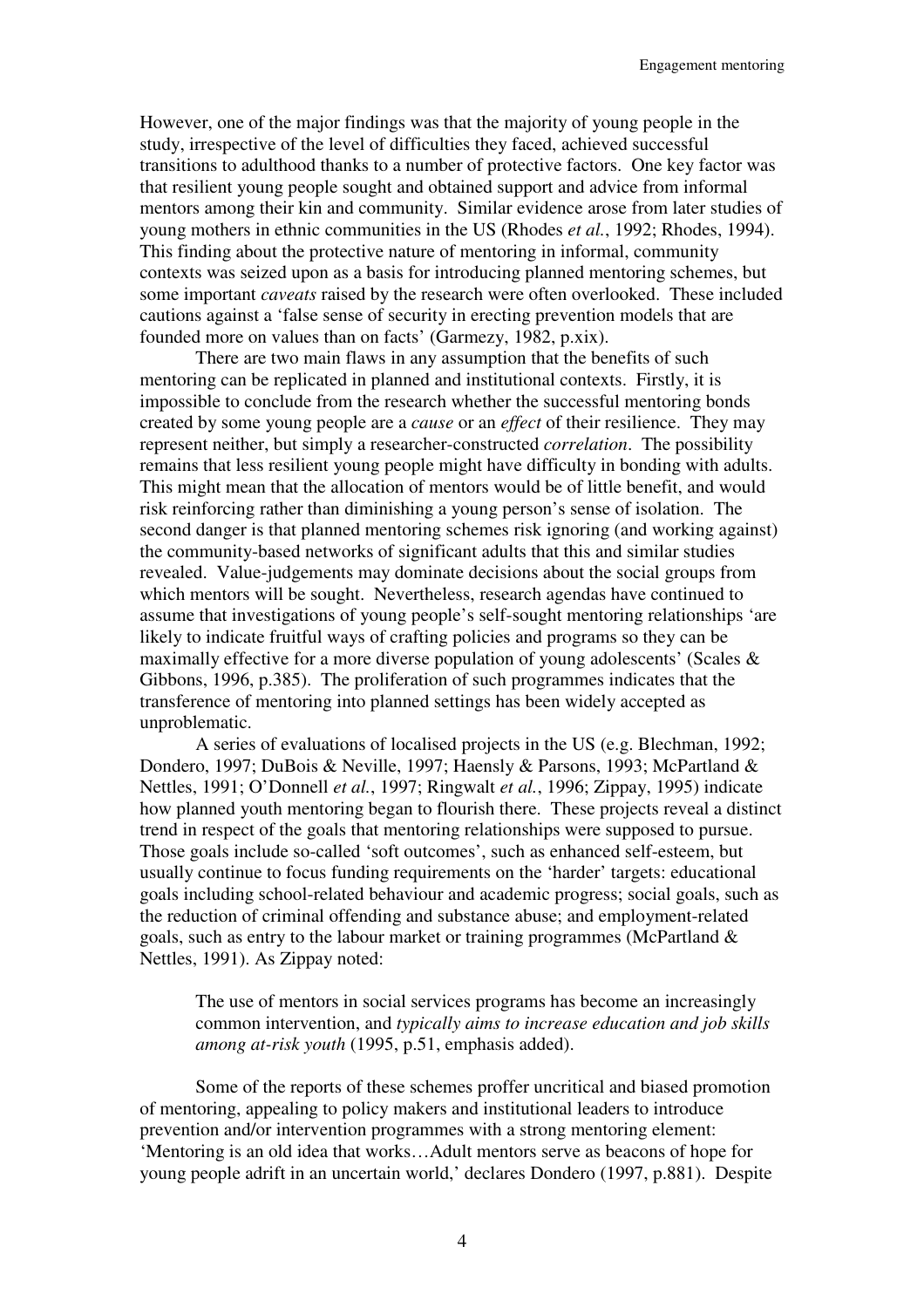such optimism, they present extremely limited evidence of their claims for the benefits of mentoring.

Others (e.g. McPartland & Nettles, 1991; Ringwalt *et al.*, 1996; and see Dishion *et al.*, 1999, for a fuller review) avoid unsubstantiated claims of this kind, finding evidence of inconclusive and even negative outcomes of mentoring in relation to school achievement and/or anti-social behaviour. Nevertheless, such evidence does not appear to have inhibited the growing popularity of mentoring with policy makers. Despite fairly negative outcomes from their evaluation, the researchers in one such case explained that the project managers:

are using our evaluation of the project's first two years *to intensify and focus their efforts* for the future. They expect one-on-one mentoring to gradually become available for most student participants… (McPartland & Nettles, 1991, p.584, emphasis added).

*Big Brother Big Sisters* (BBBS) shares the same approach. It links young people from single parent households with unrelated mentors, claiming the sole aim is to provide these young people with an adult friend, rather than seeking to improve or eradicate specific educational or socio-economic problems (Grossman & Tierney, 1998, p.405). Nevertheless, it too promotes the setting of goals for young people around improved educational performance, the development of life skills, access to the labour market and improved transitions to adulthood (Freedman, 1995, p.216).

 However, Freedman's study of BBBS (1995, 1999) advances the view that broader policy considerations have driven both practice and research in the field of mentoring. He argues that mentoring is popular with policy makers because it resonates with a number of their concerns: the moralisation of social exclusion; the drive of economic competitiveness which proclaims the need for 'upskilling' and the threat posed by an 'underclass'; the attraction of a cheap 'quick fix' to social problems; and its facile affinity with the individualistic philosophy of the 'American Dream'. This produces an 'heroic conception of social policy' (Freedman, 1999, p.21), and exhorts the (white) American middle classes to undertake a 'crusade' towards socially excluded (often Black and Latino) young people. (It is interesting to note, in relation to these authoritarian traits of mentoring policy, that President Bush's support for BBBS is linked to the use of the armed services as a pool for potential mentors (Miller, 2002).)

As youth mentoring has come, slightly later, to develop with similar fervour in Britain, we shall see how this focus on employment-related goals has sharpened. I will argue that this is related to still broader contextual issues. Many of the social and economic imperatives described by Freedman in the US can be recognised as familiar elements of contemporary British policy too: reductions in public spending, concern about youth rebellions and social unrest, employers' drive to cut costs in order to compete in world markets. The discursive context also plays its part in shaping the promotion of mentoring, and this is particularly true of the dominant discourses surrounding young people's transitions from school to work and the metanarrative of globalisation.

### **Employability and social inclusion**

 The 1998 Green Paper *The Learning Age* (DfEE, 1998) is a prime example of this discourse, in which key themes include the 'changing world of work' and the end of a 'job for life'; the shift to post-Fordist working practices which are supposed to be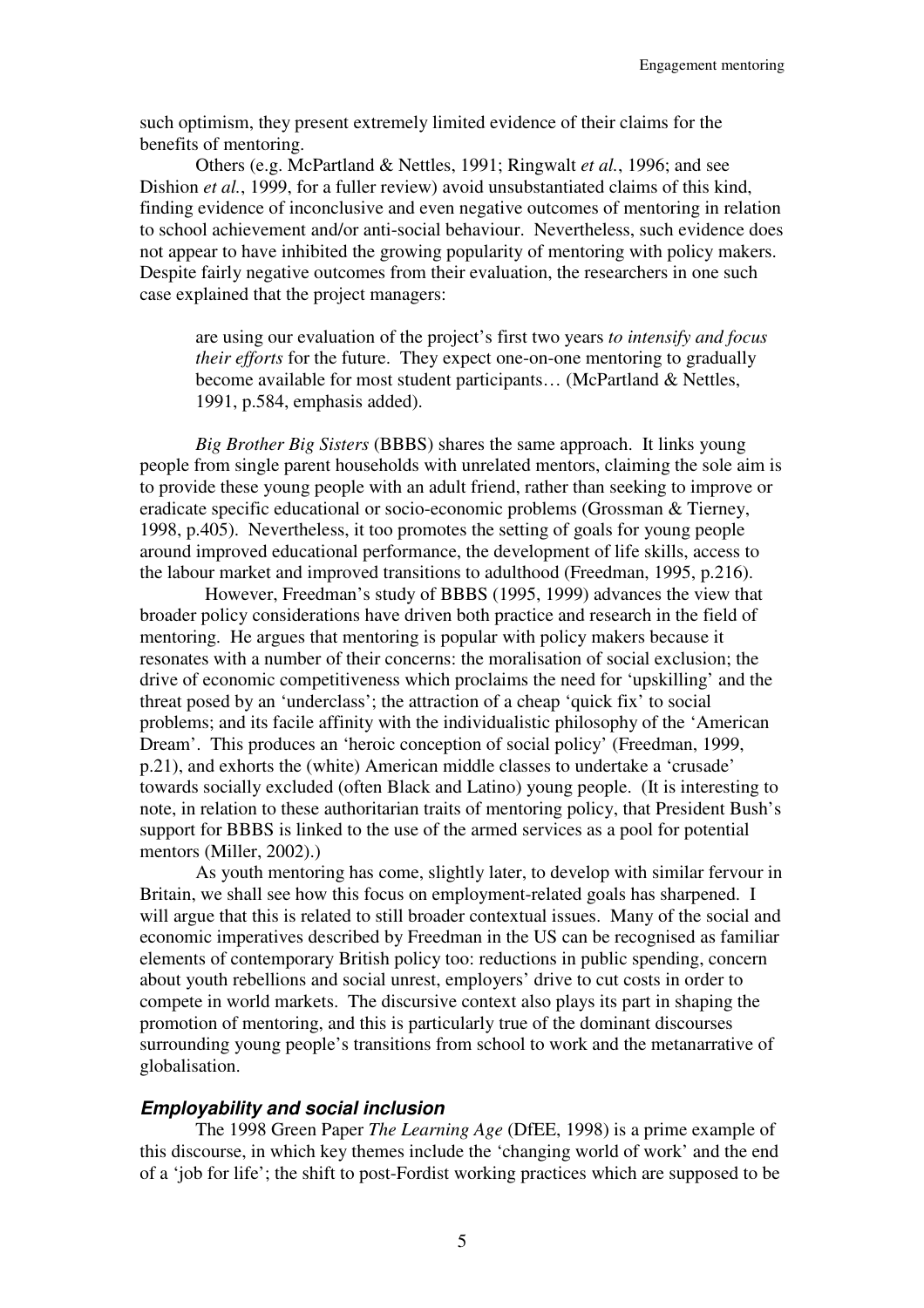'empowering' for the workforce; and the need for working people to take responsibility for their own lifelong learning in order to remain individually competitive as well as to contribute to the nation's global competitiveness.

Research has challenged this rhetoric in many ways, demonstrating that the reality for many working people has been that of greatly intensified productivity, insecurity, low skills and low pay, and the substitution of a régime of self-surveillance for direct management surveillance (Avis, 1996; Colley, 2000a; Gleeson, 1996; Hyland, 1996 etc.). There have also been a series of substantial critiques of the way in which education, training and wider welfare policies have become highly individualistic (reviewed in Colley & Hodkinson, 2001).

However, this individualistic discourse has impacted considerably upon the way in which young people's school-to-work transitions are understood and interpreted for young people themselves by agencies guiding them through those transitions: careers services, schools, colleges and training providers. One of the most important ways in which they have done so is through the notion of 'employability'. In an era when, even at the height of the economic up-turn, the youth labour market has failed to recover from its collapse in the 1980s, but where employment is heavily promoted by the Labour government as the solution to social exclusion, the responsibility levelled at individuals is to increase their own 'employability'.

Numerous policy documents and research reports have advanced this notion (e.g. DfEE, 1996, 2000b, 2000c; Glynn & Nairne, 2000), but the report *Towards Employability* by the employers' organisation Industry in Education (1996) offers perhaps the starkest definition. This report emphasises employers' demands for 'compromise and respect' in young workers (p.9), that staff need to 'sign on to the values and ethos of the business and fit into its organisational structure, culture and work ethics…to "go with" the requirements of the job' (p.10), and that young people need to consider and adapt 'their own values, attitudes, human interactions…' (p.10). The purpose of education, harking back to James Callaghan's 'Great Debate', is defined as 'providing employers with usable output from the education system, and providing pupils…with a strong chance of gaining employment' (p.22). Despite the fact that this understanding of employability has been condemned as having 'more to do with shaping subjectivity, deference and demeanour than with skill development and citizenship' (Gleeson, 1996, p.97), it has thoroughly permeated the content of careers education and guidance and of vocational training (Colley, 2000a). In doing so, it promotes three key themes.

Firstly, those working with young people in transition are supposed to encourage them to understand, accept and cope with working life at the periphery, without expectations of full-time or permanent employment. This includes the inevitable insecurity and stress of 'portfolio' careers (Wijers & Meijers, 1996), of daily and weekly fluctuations in the availability of work (Vandevelde, 1998), and of part-time, temporary, subcontracted, and freelance working (Bridges, 1998).

Secondly, it promotes the view that young people need to re-invent their own identities as marketable products. The realisation of individual potential is equated with the maximisation of productivity. Young people's attitudes, values and beliefs consequently need to be transformed. Bridges, for example, has argued that career guidance should focus on transforming clients' attitudes, temperament, and *desire*. For him, employability is about '*Who wants to work the most?*' (Bridges, 1998, p.13- 14). This transformation of personal disposition is also a central theme of the Social Exclusion Unit report *Bridging The Gap* (1999), which forcefully promotes the idea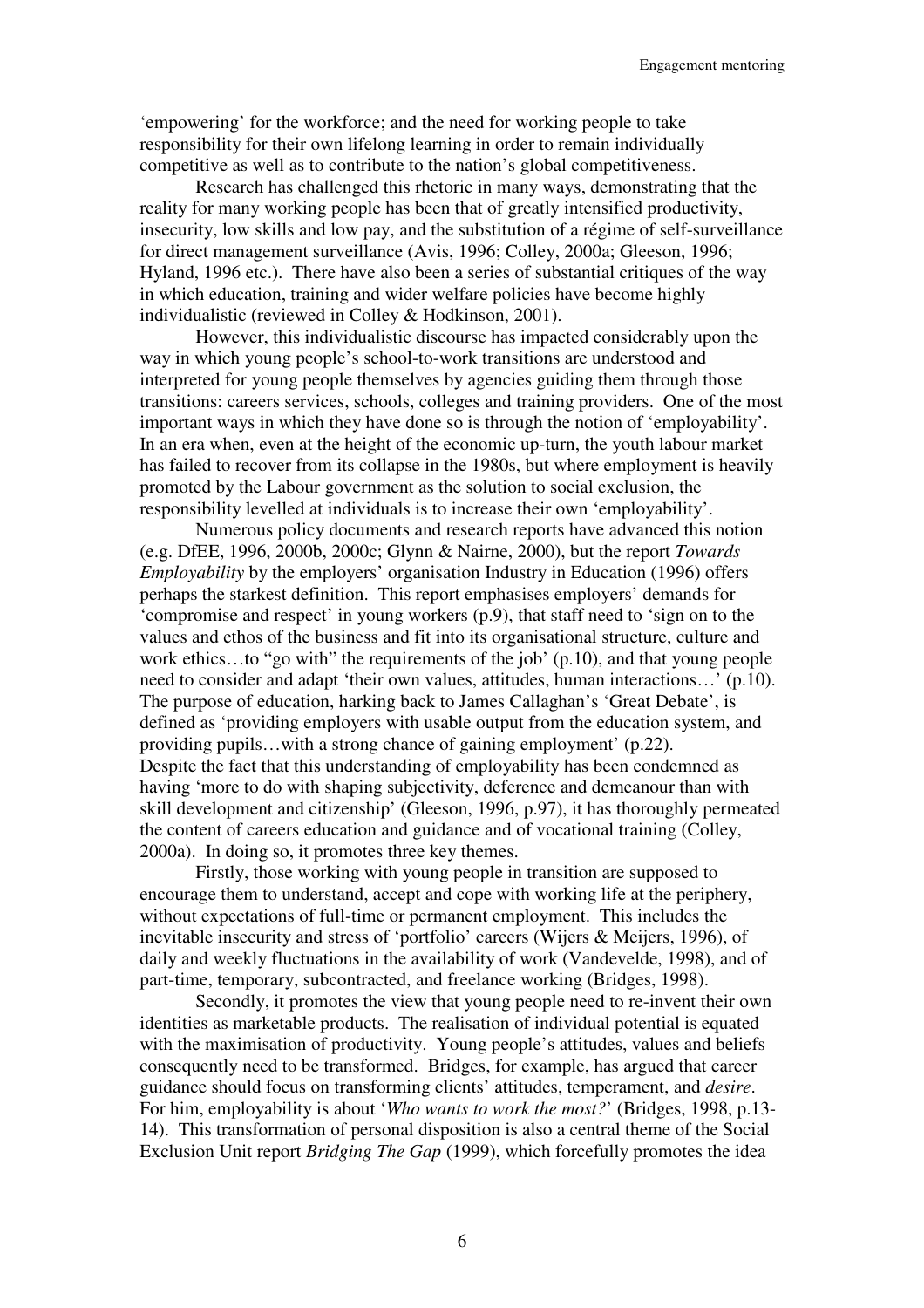that the attitudes, values and beliefs of the socially excluded themselves are a major cause of their (self-)exclusion (Colley & Hodkinson, 2001).

Thirdly, the role of practitioners working with young people in transition is seen as that of overcoming their reluctance to accept these demands by vigorously proselytising the transformations wrought by globalisation as inevitable (cf.Bayliss, 1998; Wijers & Meijers, 1996). The product of such practice should be young people's willingness to embrace both the rhetoric and the reality of the post-Fordist world of work.

Having outlined the social, economic and political context for the emergence of engagement mentoring, I continue by showing how it has developed in this country, and offering a more detailed explanation of the model.

#### **The emergence of engagement mentoring in Britain**

Three broad types of youth mentoring have been identified in Britain (Skinner & Fleming, 1999). Industrial mentoring in schools through business-education partnerships have focused on pupils in Year 11 on the borderline of achieving the grade C pass mark in their GCSE examinations, and have deliberately excluded the more disadvantaged or disaffected young people (Golden & Sims, 1997). Community mentoring has aimed to support young people from ethnic minorities by presenting positive role models for success from within those communities on the one hand, and on the other by offering support and advocacy for young people facing institutional discrimination and structural inequalities. In some cases, such mentoring projects have sought change *other people's* attitudes, values and beliefs, rather than those of the young people (e.g. Forbes, 2000; Majors *et al.*, 2000; Usman, 2000).

The third model of mentoring is as an intervention responding to disaffection and social exclusion. Such projects identify targeted groups of young people 'at risk' of disengaging, or already disengaged from formal systems of education, training and employment, and seek explicitly to re-engage them with such systems in preparation for entry to the labour market. It is for this reason that I have dubbed this model 'engagement mentoring'.

Engagement mentoring emerged in 1994-1995 during the rule of the previous Conservative government. However, at that time it was not developed as an aspect of central government policies. All the schemes were funded through sources other than core funding from the DfEE or other departments. Some were funded through local, discretionary sources, but a considerable number arose through funding opportunities provided by the European Youthstart Initiative, although these origins are not acknowledged in later policy initiatives (see Brine, 2002, for a fuller discussion of such 'erasure').

 The Youthstart Initiative was one of four strands of the Employment Community Initiative which ran in two tranches from 1995-1999 within the European Social Fund. It was targeted at young people categorised as disaffected, specifically those who were unemployed and unqualified (Employment Support Unit (ESU), 1999a), and its key aim was to promote effective school-to-work transitions for young people, achieving social integration through integration in the labour market (European Commission (EC), 1998; ESU, 1999b).

 'Comprehensive pathways' to overcome complex social and economic disadvantage were a distinctive aspect of the Youthstart programme, advocating coordinated inter-agency partnership on behalf of young people. In this way, guidance and support for young people were also seen as central elements of the programme, but were linked to employment outcomes in a way that did not necessarily fit with the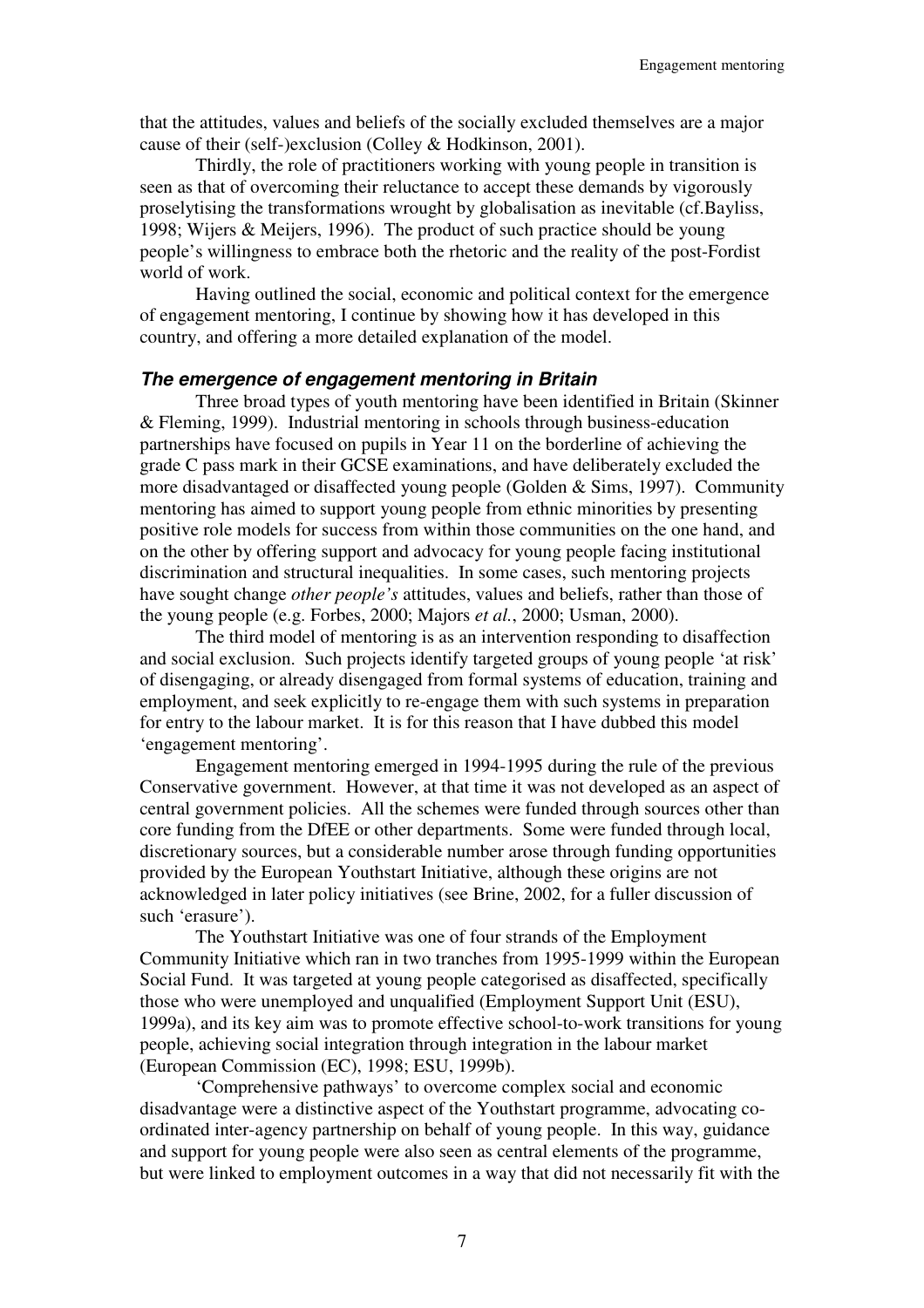traditionally impartial and person-centred ethos of particular services such as career guidance, youth work, or counselling. This 'pathway' was in fact defined in terms of its employment-related direction and destinations.

Even 'soft' outcomes such as self-confidence, which were a hallmark of the Youthstart Initiative's move away from cruder indicators of success, still pose the need to disentangle taken-for-granted assumptions about the processes being undertaken with young people, and to question the programme's assertion of 'holistic' and 'person-centred' approaches. (For a fuller discussion of the genealogy of the term 'holism' and its corruption in present UK education policy, see Colley, in press.) The official literature produced by the Youthstart Initiative presented a clear view of how it interpreted these processes:

Each of the stages of the pathway is associated with bringing about a *significant shift in the values and motivation* of the young people, their skills and abilities and in their interaction with the wider environment. The overall objective is to move the young person from a position of alienation and distance from social and economic reality, to a position of social integration and productive activity (EC, 1998, p.6, emphasis added).

It proposed 'empowerment activities', of which mentoring was identified as a key element. Indeed, the majority of Youthstart projects in Britain incorporated mentoring (ESU, 2000a). The Youthstart Initiative documentation argued that mentoring should use:

...self-evaluation methods and feedback sessions to reinforce *the acceptance of values and attitudinal change amongst the young people* (EC, 1998, p.12, emphasis added).

The assumption of normative categories here leaves open to question *which* values and attitudes are to be instilled in young people, and in *whose* interests. It is particularly notable that one of the foremost obstacles to employment for young people is seen as their own negative perceptions of how they will be treated in training and work (ESU, 2000b), with the implication that a 'correct' perception of workers' and trainees' treatment would be a positive image of working conditions and social relations between employers and employees. Furthermore, it implies that the world young people inhabit outside of participation in 'mainstream' learning and employment opportunities is somehow unreal; that they do not engage in productive activities unless through such opportunities; and that alienation is not a characteristic of the lives of working people who are employed.

At the heart of European policy promoting engagement mentoring, then, we find two key assumptions, expressed in the central goals of the Youthstart programme. The first is that the solution to social exclusion lies in re-engagement with the labour market and/or formal learning routes thereto. The second (in marked contrast with the community mentoring model) is that the specific role of mentoring is to facilitate this re-engagement, by altering young people's values, attitudes, beliefs and behaviour in order to engage their personal commitment to becoming employable. There is, of course, nothing new in this concept of employability shaping various education and training frameworks as instrumental (Bathmaker, 2001), but its influence upon the practice of youth mentoring has barely been questioned or investigated until now.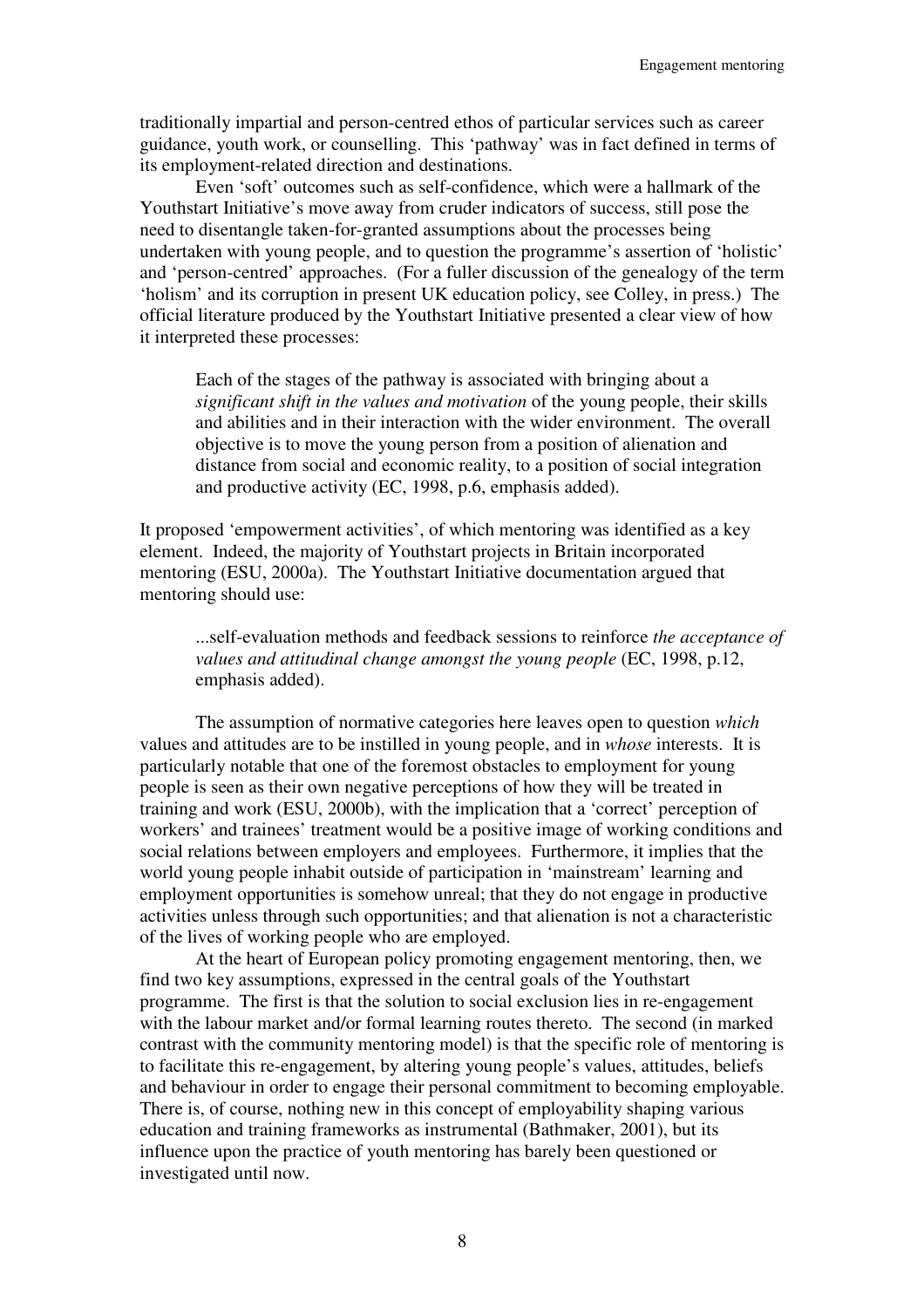Twenty of the British Youthstart projects were run under the auspices of the ICG's Mentoring Action Project (MAP), and these reflect a similar ethos. The MAP evaluation report emphasises that:

the mentors' primary task of *influencing behaviours, and by implication attitudes*, is a fundamental one…attitudes [are] the most difficult, as attitude training needs to engage each individual, and the attitudes then become incorporated into the individual's own frame of reference and values base. MAP is seeking to tackle the most difficult area (i.e. attitudes training) first... (Ford, 1999, p.18, citing L.Barham, personal communication, emphasis added).

The report on all the UK Youthstart projects which undertook mentoring defines and proselytises its use in this way:

Mentoring is a useful way of re-engaging disaffected young people in selfdevelopment, training and employment. Mentoring features strongly in the dissemination and mainstreaming of learning from Youthstart projects (ESU, 2000a, p.i).

It goes on to explain that part of the mentors' role in supporting young people as they enter employment is to 'endorse the work ethic, and…challenge any negative perceptions the young person may have about entry to the labour market' (ESU, 2000a, p.7).

The MAP and other Youthstart projects were funded only until 1999, but as we have seen, by then Labour policy makers were embracing mentoring, and it moved rapidly from the margins into the mainstream. The projects funded through the Youthstart Initiative effectively functioned as pilots for the Learning Gateway, and in many cases were continued under that *aegis* when the European funding came to an end. The same underpinning goals were maintained. For example, the *Guide to Relevant Practice in the Learning Gateway* provides a summary of the tasks of personal advisers, and then emphasises the following point:

In order to achieve all of these tasks, it is important for the Personal Adviser to recognise that many of the young people entering the Learning Gateway need support *to change their attitudes and behaviours*. Until they do so, these will continue to be barriers to their reintegration (DfEE, 1999e, p.9, emphasis added).

The outcomes sought are summarised thus:

The focus of much of the Learning Gateway activity is on developing employability, active citizenship and personal development, with a view to progression to mainstream learning (DfEE, 1999e, p.32).

While it could be argued that promoting issues such as personal development or active citizenship could hardly be seen as evidence of employment-dominated goals, a DfEE-sponsored evaluation of the Learning Gateway pilots illustrates the fact that outcomes such as these may indeed be dominated by employers' rather than young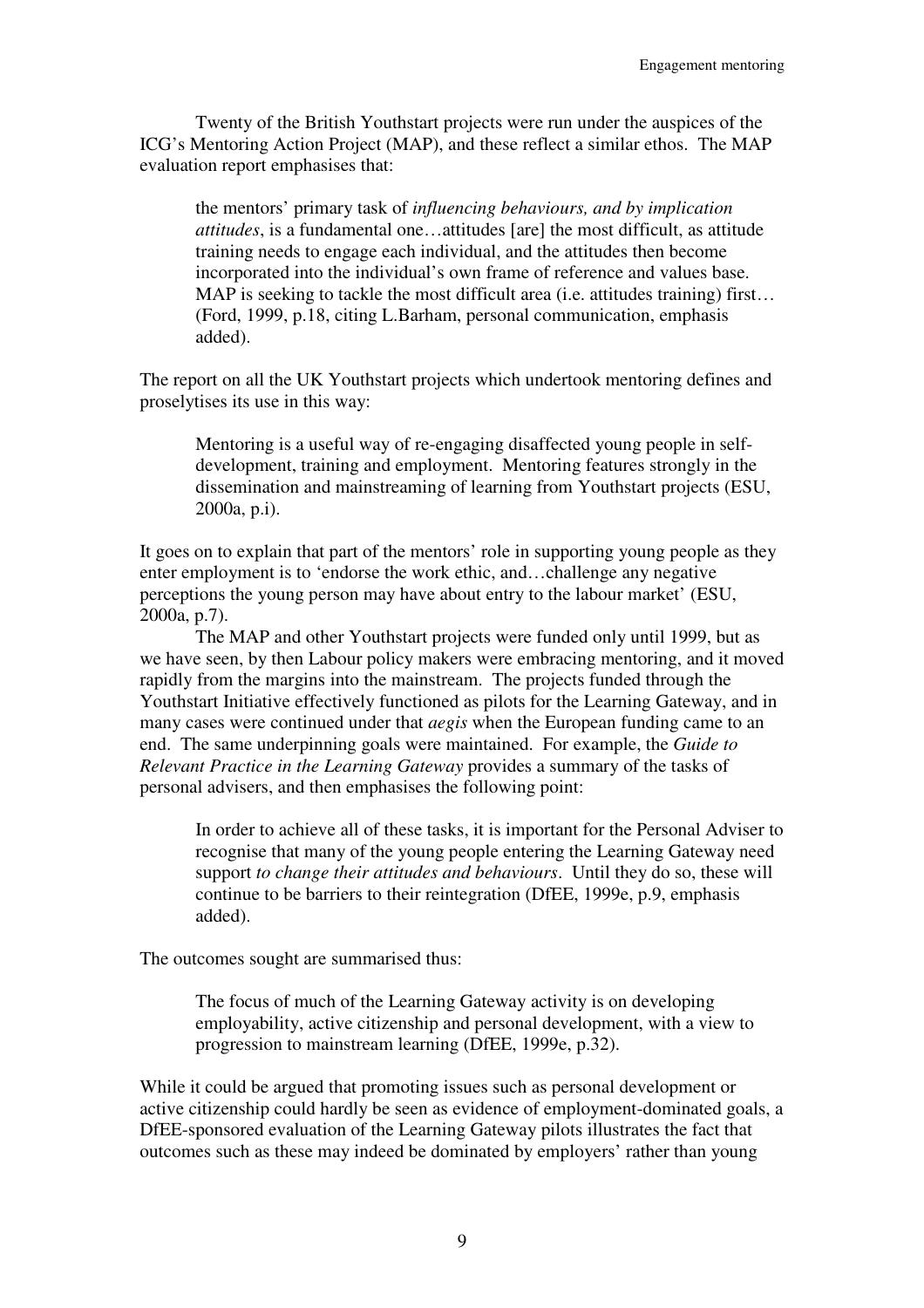people's needs. 'Development of Life Skills' is defined in the early evaluation of the Learning Gateway as:

…improving the *personal effectiveness of young people in the work place* by assisting them to gain skills in areas such as problem solving, confidence building, development of interpersonal skills, team working, punctuality, diagnoses of personal strengths and areas for personal development and life skills, *which employers regard as essential for applicants to have in order for them to seek employment* (GHK Economics and Management, 2000, p.56, emphases added).

The subsumption of the personal into the work-related is striking in this extract, and forms part of the wider context already outlined. The list could go on, as Piper and Piper's (2000) review of similar mentoring schemes demonstrates. They show how, just as in the US, mentoring for the 'disaffected' is almost invariably tied to employment as the immediate or eventual outcome, and raise critical questions about the way in which claims of empowerment frequently underpin these employmentrelated goals.

 There appears, then, to be substantial evidence from policy documentation and from evaluations of practice in the UK that supports the identification of a distinctive model of engagement mentoring around three central foci: (a) the re-engagement of young people with formal learning and the labour market; (b) the transformation of their personal attitudes, values and beliefs (in short, their dispositions) in order to engage their commitment to develop 'employability'; and (c) that the role of mentors is to act as a vehicle for the demands of policy-makers and employers to transform young people through the mentoring process. With regard to this last focus, I have discussed elsewhere the way in which many depictions of the mentors' role entail a feminine stereotype of self-sacrifice and nurture (Colley, 2001a). In this respect, engagement mentoring also can also be said to aim at transforming the dispositions of mentors as well.

In order to illustrate the possibilities and problems which may arise from the widespread implementation of the engagement mentoring model, I will draw on the findings from my recently completely doctoral research (for a full account, see Colley, 2001b, forthcoming). I conducted an in-depth case study of a scheme anonymised as New Beginnings. (All other institutions, locations and personal names have also been anonymised here, and some minor personal details altered, to protect confidentiality.) The scheme was run by Wellshire Training and Enterprise Council (TEC) with European Youthstart Initiative funding. (TECs were local agencies responsible for youth training and for the support of businesses. In 2000, they were disbanded, and their training remit was taken over by the new Learning and Skills Councils.) It recruited 'disaffected' 16 and 17-year-olds (both male and female, but all white), and provided them with a programme of pre-vocational basic skills training and work experience placements, with the aim of progression into work-based youth training (YT) or employment. In partnership with the University of Wellshire (UoW), the scheme also offered the young people the option of being allocated a mentor for one hour a week. The mentors were volunteers, UoW undergraduate students recruited and trained by the university. Some were typical HE entrants direct from sixth form study, while a number were non-traditional mature students. The majority were female, and all were white. The scheme aimed to enhance the employability of both mentors and mentees, since the students were expected to develop improved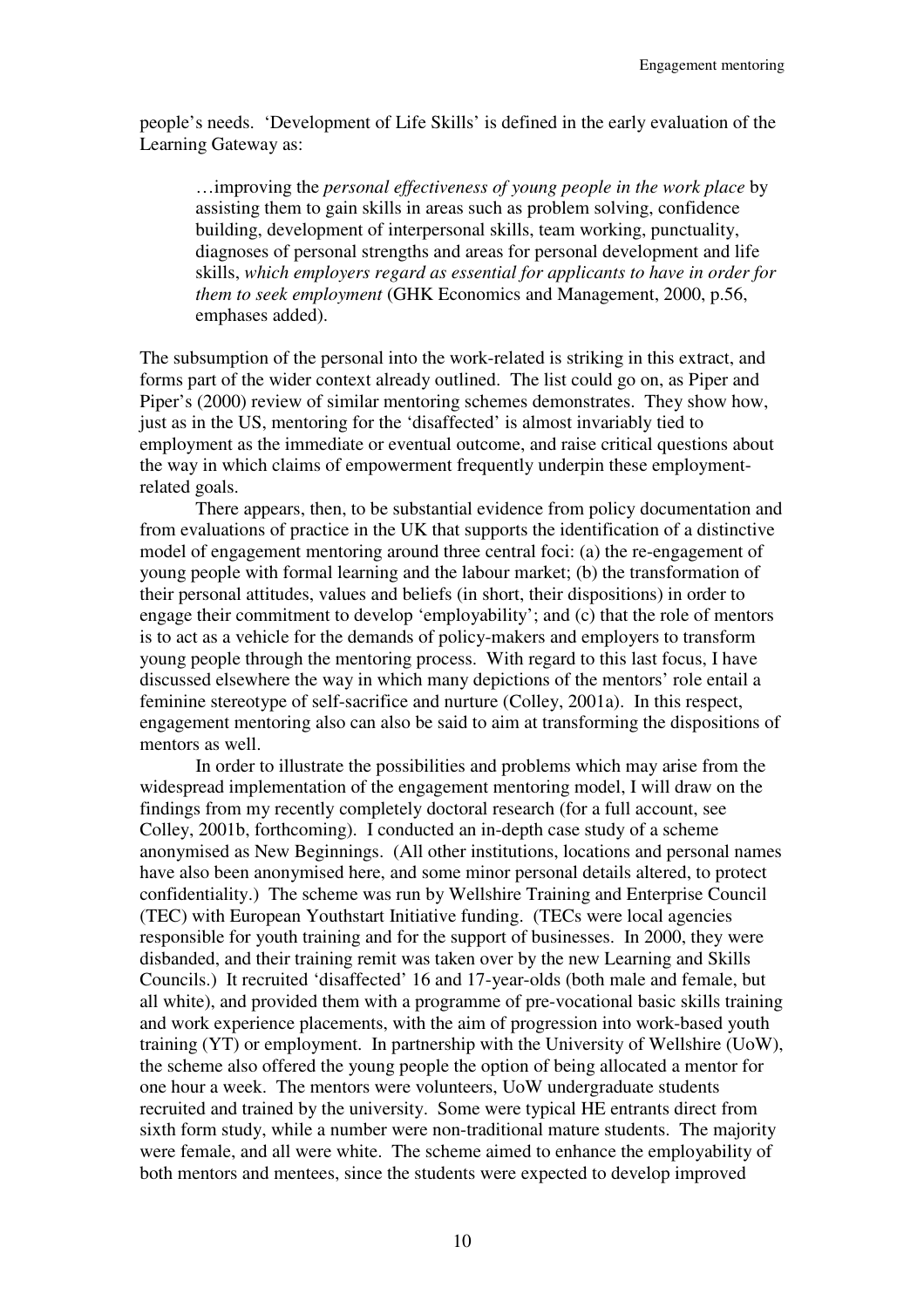communication skills, and to utilise the experience in their CVs for entry into the graduate labour market.

The fieldwork was undertaken from December 1998 to July 2000. I carried out repeated interviews with 9 matched pairs of mentors and mentees from the early establishment to the final stages of their relationships, as well as with staff and other professionals associated with the scheme. I also took part in the mentor training course and in the New Beginnings steering committee as a participant observer, undertook observations at the scheme's headquarters, and used documentary evidence such as the scheme's funding bid, the training manual provided to mentors, and the young people's personal records. The approach adopted was a critical interpretive one, focusing particularly on questions of class and gender, given my own disposition as a working class woman with a marxist feminist perspective.

#### **New Beginnings: an engagement mentoring scheme**

 In its design, New Beginnings had to fulfil the funding criteria for the Youthstart Initiative, which, as we have already seen, sought to integrate disaffected young people into the formal labour market. Most young people arrived at the scheme when they tried to claim unemployment benefits. Under welfare legislation, they were denied benefits because they could get a £45 a week training allowance by participating in New Beginnings. The scheme was also located within a TEC, which existed to meet not only the training needs of young people, but also the needs of employers in the local labour market. Because of a local combination of a buoyant labour market and high staying-on rates in school sixth forms, Wellshire employers were experiencing difficulty in filling vacancies at the bottom end of the labour market, and meeting this need was an explicit element of the scheme's rationale. Accordingly, the main occupational areas in which the young people were placed were: hairdressing, care of the elderly, retail and basic clerical work (mainly undertaken by young women); unskilled work such as cleaning, packing, and labouring; and the less skilled areas of motor vehicle and building work (mainly undertaken by young men).

Although the scheme did not have any quantitative targets for young people to progress into YT or employment, this did not make such outcomes any the less important for those managing the scheme. Progression from New Beginnings to other work-based training schemes would help the TEC meet other quantitative targets it had to achieve. As the New Beginnings line manager, Brenda Mavers, often told me, 'We're in the business of training and employment'. Kath Martyn, who had senior management responsibility for all the TEC's youth programmes, outlined her definition of the role she hoped New Beginnings mentors would play:

Mentoring was about befriending, and helping us, perhaps using a different way of talking to the young person, to help that young person to see what we were trying to get...trying to help them with. So the focus was very clearly about getting them into employment. That was very clear, that that's what the mentoring process was about.

 The training course for the mentors had an input equivalent to four full days, similar to that for a module on a degree course, well in excess of the few hours training provided for volunteer mentors in many such schemes (cf. Skinner & Fleming, 1999). The training manual which accompanied the course was dominated by the idea that the mentors' main goal was to help get the young people into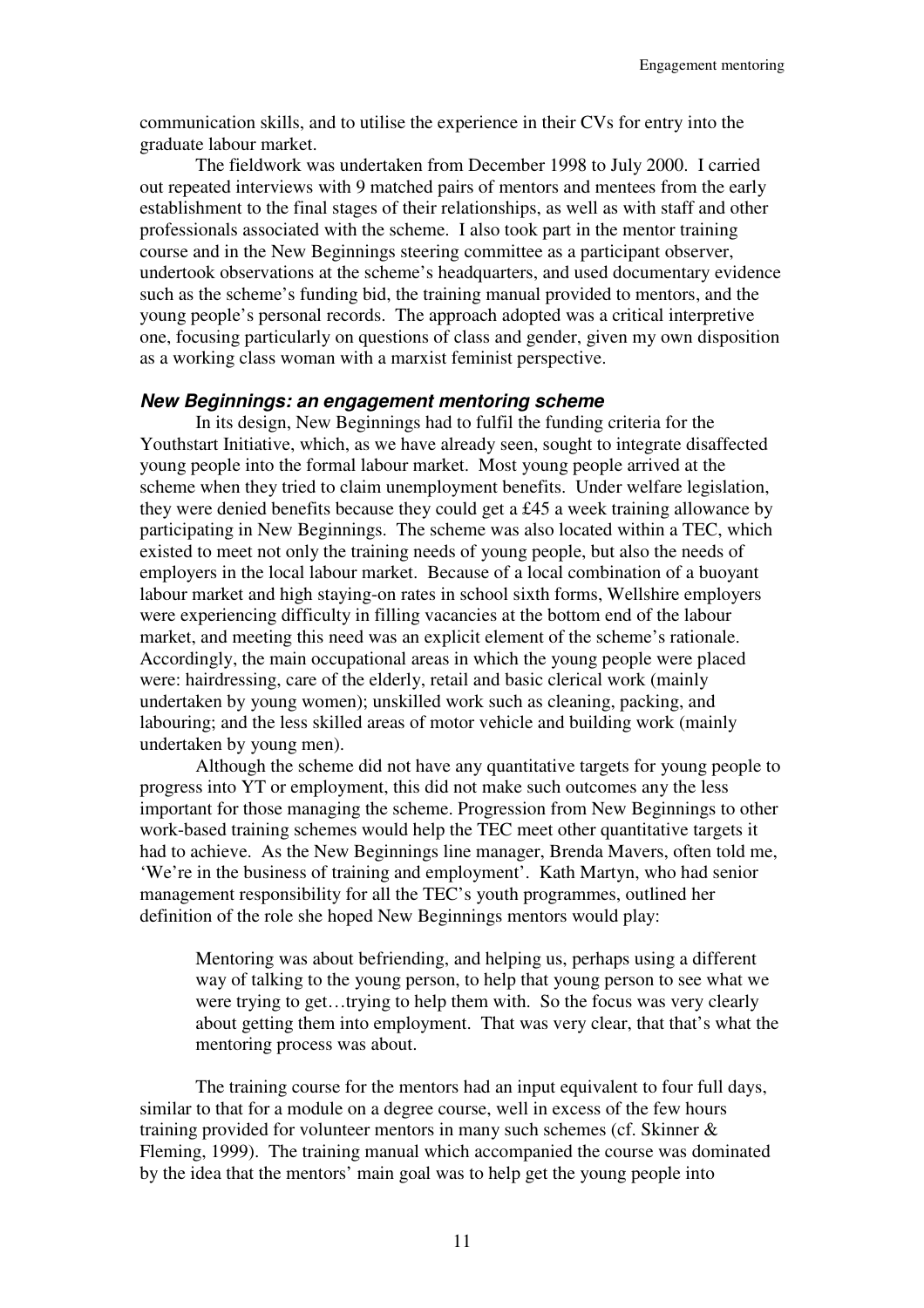employment. It posed the overall aims of mentoring within the scheme in this instrumentalist way:

What is the purpose of education and training? ... Primarily education and training can lead to a particular role within the workforce.

Each section of the manual ended with a summary definition of the mentors' role in the context of employment-related goals. Mentors 'could make a difference to the [local] unemployment figures', 'your aim is to encourage and promote the worth of training', 'your role as Mentor is to encourage the minimisation of disaffection'. They were supposed to help young people develop the key skills 'that make them attractive to the workforce', and to change the attitudes of young people who 'do not wish to conform to the values and expectations that society upholds with reference to employment and training.' Conversations in their mentoring sessions were expected to focus on discussion of the training action plan, which was drawn up for the young person by the New Beginnings staff each week.

The training course itself helped to underline this key message about the requirement for mentors to focus on encouraging the young person to accept the discipline of the workplace, and work towards the training and employment outcomes that were expected of them. For all these reasons, New Beginnings can be clearly located within the model of engagement mentoring as I have defined it above. It tied mentoring to employment-related goals, sought to transform young people's dispositions in line with dominant concepts of employability, and treated the mentors as vehicles for these objectives. How did this technically rational approach to mentoring play itself out in practice?

#### **Experiences of engagement mentoring**

 One feature of the interviews with mentors was the confusion and conflict they expressed with regard to the role expected of them. Despite the very clear definitions put forward in their training, mentors found it difficult to reconcile this with their actual experiences, and they often felt at a loss to explain their role:

*Jane*: Mentoring means such a lot, because it's very difficult to define.

*Karen*: Mentoring is difficult, because no one ever tells you exactly what it should be.

*Rachel*: I'm really confused about how the mentoring-... The mentoring side of the [training] course was very sort of: 'OK, this is where you are, this is what you're like'…but when you got there, you didn't know what you were doing.

Moreover, all of the mentors encountered fairly vigorous resistance on the part of their mentees to any attempts to focus the relationship around the employment-related goals promoted by the scheme (for more detailed accounts of this resistance, see Colley, 2000b). Their discussions of these issues, and how they impacted on their relationships with mentees, provide deeper insights into the nature of the scheme. I will recount just two individual examples here to illustrate the contradictions that emerged. One case study focuses on the experiences of a mentee, the other on those of a mentor.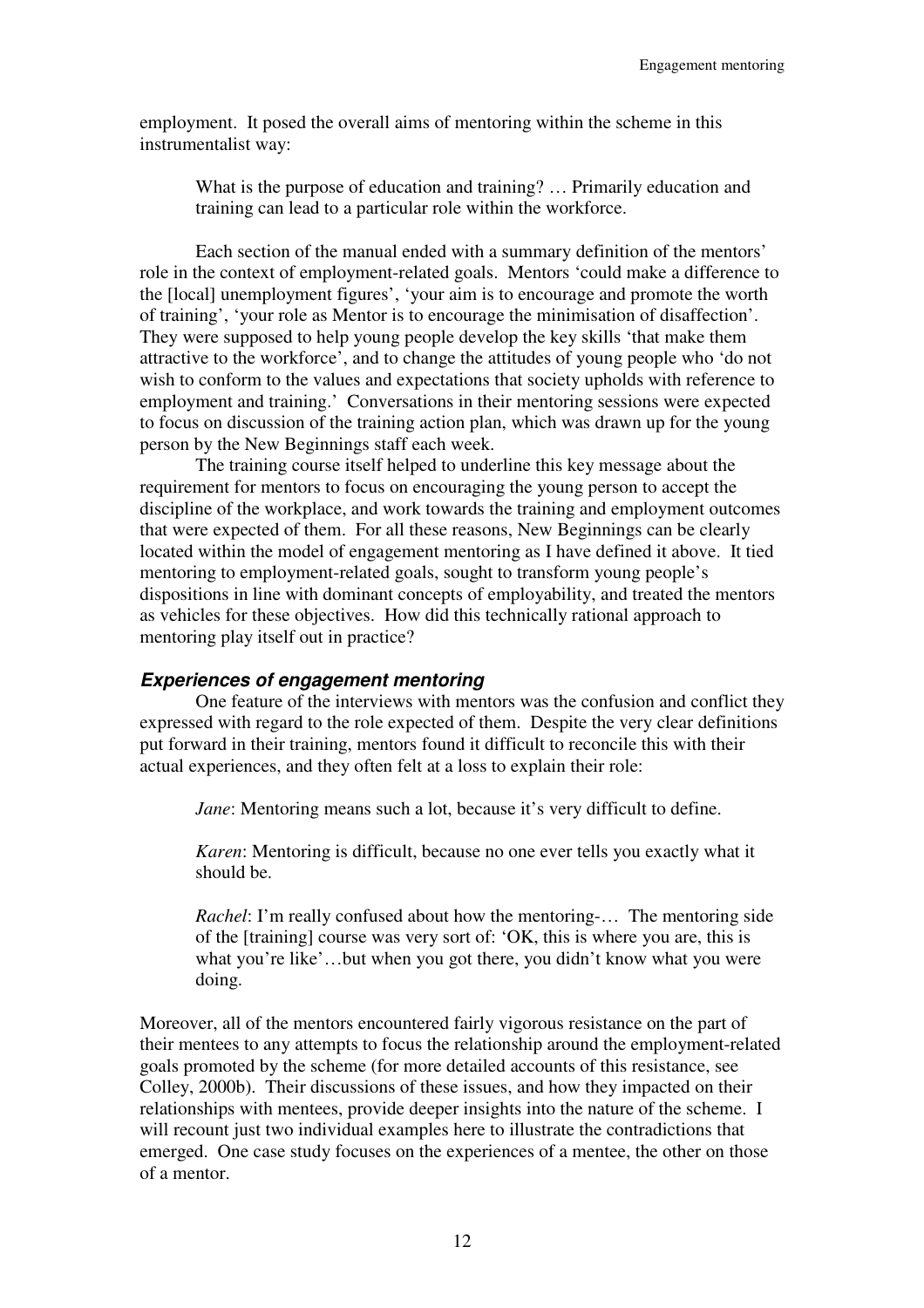#### Adrian: the wrong sort of transformation

 Adrian came to New Beginnings at the age of 17, having been a 'schoolphobic'. He had also suffered from depression and anxiety, agoraphobia and an eating disorder during his adolescence. He lived at home with his mother, and their relationship was often difficult. Adrian described his post-16 choice as a stark one: between coming to New Beginnings or committing suicide. He found it very difficult to relate to his peers, and had requested an older woman as a mentor. The staff therefore matched him with Patricia. In her mid-30s, Pat had been a personnel manager in a large business, she was now a student teacher, and Adrian talked extremely warmly about the relationship he had established with her. Her support had enabled him to grow tremendously in confidence and self-esteem:

To be honest, I think anyone who's in my position, who has problems with meeting people, being around people even, I think a mentor is one of the greatest things you can have. I'd tell any young person to have a mentor… What Pat has done for me is, you know, it's just to turn me around and give me positive thoughts…If I wouldn't have had Pat, I think I'd still have the problems at home…You know, she's put my life in a whole different perspective.

Adrian's ambition was to train to work with computers, although he was not sure exactly what this would involve. However, he was placed in a clerical post that involved only basic duties such as filing. Only 13 weeks after he started at the scheme, the placement officer who supervised the young people told me that she had sacked him. Since New Beginnings was designed to prepare young people for employment, it had strict rules about lateness and absence, and Adrian had broken the rules at his placement. He had provided excuses such as a grandfather's funeral and a dental appointment on each occasion, but staff had waited in their cars outside the crematorium and the dental surgery to ascertain that Adrian had not in fact turned up.

 Adrian told me that, although he knew he was in the wrong to take time off with fake excuses, he had become frustrated and demoralised in his placement:

The first day I went, I got filing, but the thing is, is that there's five different types of filing, and my interest was in computers, and now I understand that filing is an important job, isn't it? In an office, someone's got to do it, but the thing is, from nine o'clock in the morning till five, I was filing all day, and I was doing it every day, and it got to Monday night and I thought, what is the point, you know? I'm not doing anything on computers, I'm not doing what I want, I'm filing, and to be honest they were giving me the crap jobs, because there was no way that they would file for eight hours a day, I can tell you that. And I think it's that sort of discrimination in jobs which annoys me, quite frankly.

He felt his depression creeping on again, and some days he simply could not face going to work. He discussed the problem with Pat, who advised him to ask his placement supervisor to let him do some different tasks. Although he did so, he was told that he would have to carry on doing filing all the time.

 Pat supported Adrian's modest ambitions to work with computers, and felt that this situation was unfair. But her experience as former personnel manager and as a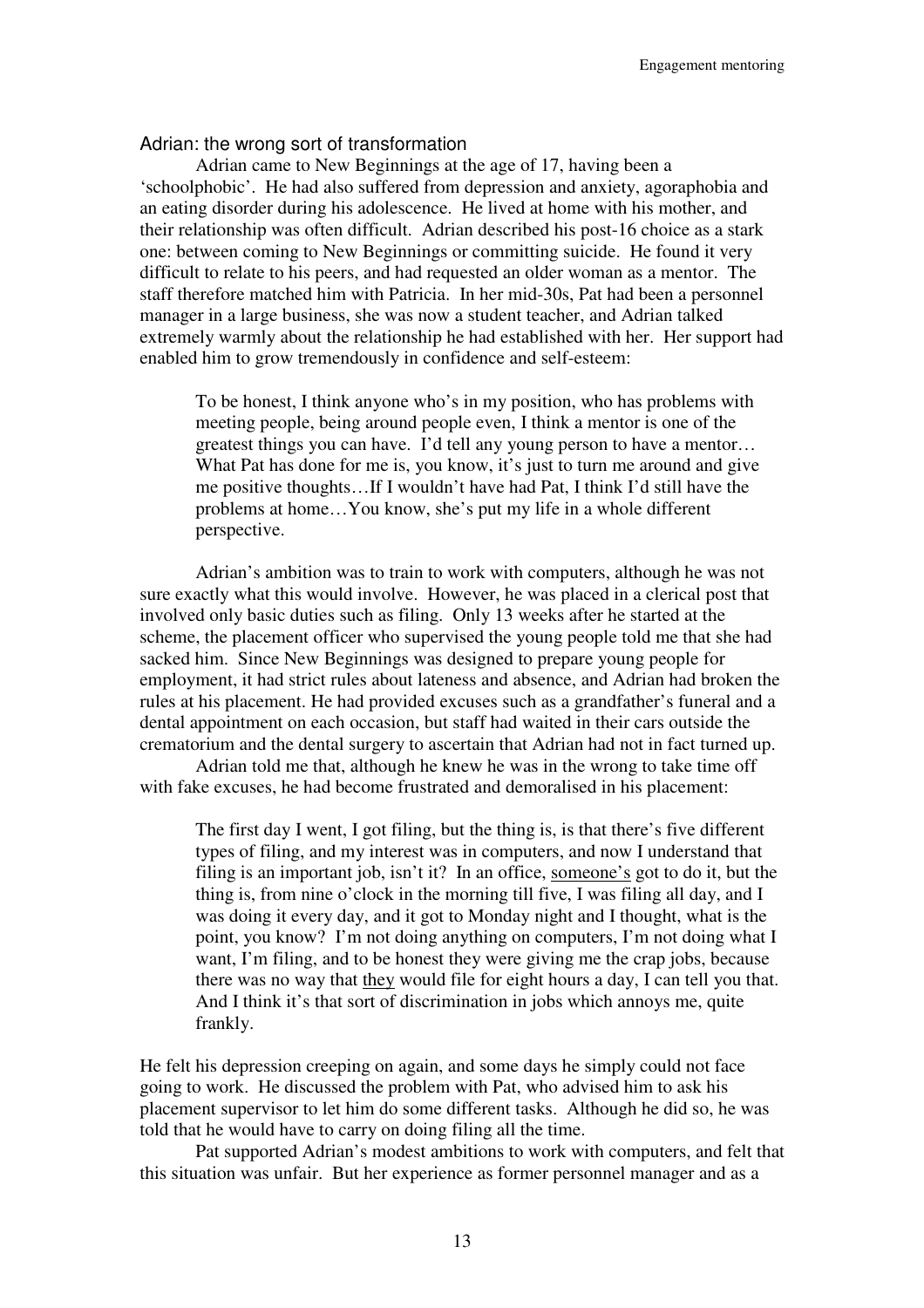student teacher gave her a different perspective on the problem. She suspected that there was more to his dread of filing than plain boredom. Adrian had told her how confusing he found the alphabetical and numerical filing systems he had to use, and how he had been so afraid of making mistakes that he did the work very slowly and carefully, but had been told off for this, to his distress. Pat was concerned that unidentified learning difficulties were at the root of the problem, and she tried to advocate on his behalf with the New Beginnings staff, but to no avail.

 The New Beginnings placement officer had her own perspective on the situation. She had seen how Adrian had grown in confidence, and took his breach of the attendance regulations as a further indication that he no longer needed the individual support that New Beginnings was supposed to provide. Her feeling was that he had been 'swinging the lead' and 'didn't really want to work'. Such behaviour threatened the scheme's relations with local employers, and undermined her hard work to obtain placements. She therefore sacked him. However, Adrian was not officially recorded as having been dismissed from the scheme. He was offered a place to start a month later at a mainstream 'job club' also run by the TEC. This meant that he would lose his income for a month, and would then only receive an allowance of £20 a week. In this way, he was recorded as an outcome of positive progression, with the implication that his problems had been solved by his participation in New Beginnings.

 The greatest blow for Adrian was that his dismissal abruptly ended his contact with Pat in a kind of double punishment, since the scheme strictly forbade mentors and mentees from keeping in touch. His feelings were understandably strong:

That was an unhappy time for me, you know, to be just cut off, just to be severed away from someone who you explain to and talk to and poured out your heart to, and I was very angry, to be honest.

One year later, he was still unemployed after a number of brief false starts at the job club and on other schemes. Now over 18, he was anxious about his future, and saw 'time running out' as he passed the age limit of all the transitional support available. However, he still identified the mentoring he had undertaken at New Beginnings as a very positive experience, and he had put that experience to use in his subsequent placements:

I think now I will attach to somebody, one person, you know, and I'll attach to them. You see that person, and you think, 'Yes, I'll hang around with her or him'.

 Adrian's story shows how a constructive relationship with an independent adult mentor created a dramatic turning point in his life. It broadened his 'horizons for action' (Hodkinson et al, 1996), raised his aspirations, and motivated him to gain new skills and knowledge related to new technology. However, it was that very transformation of his attitudes, values, and beliefs that took him beyond the pale of the restrictive vocational training opportunities reserved for the young people in this scheme. His disposition was altered, but not in a way that fitted its policy-driven prescriptions. This in turn resulted in his further exclusion from the education and training system – surely an irony in a programme purportedly designed to promote social inclusion for young people like Adrian.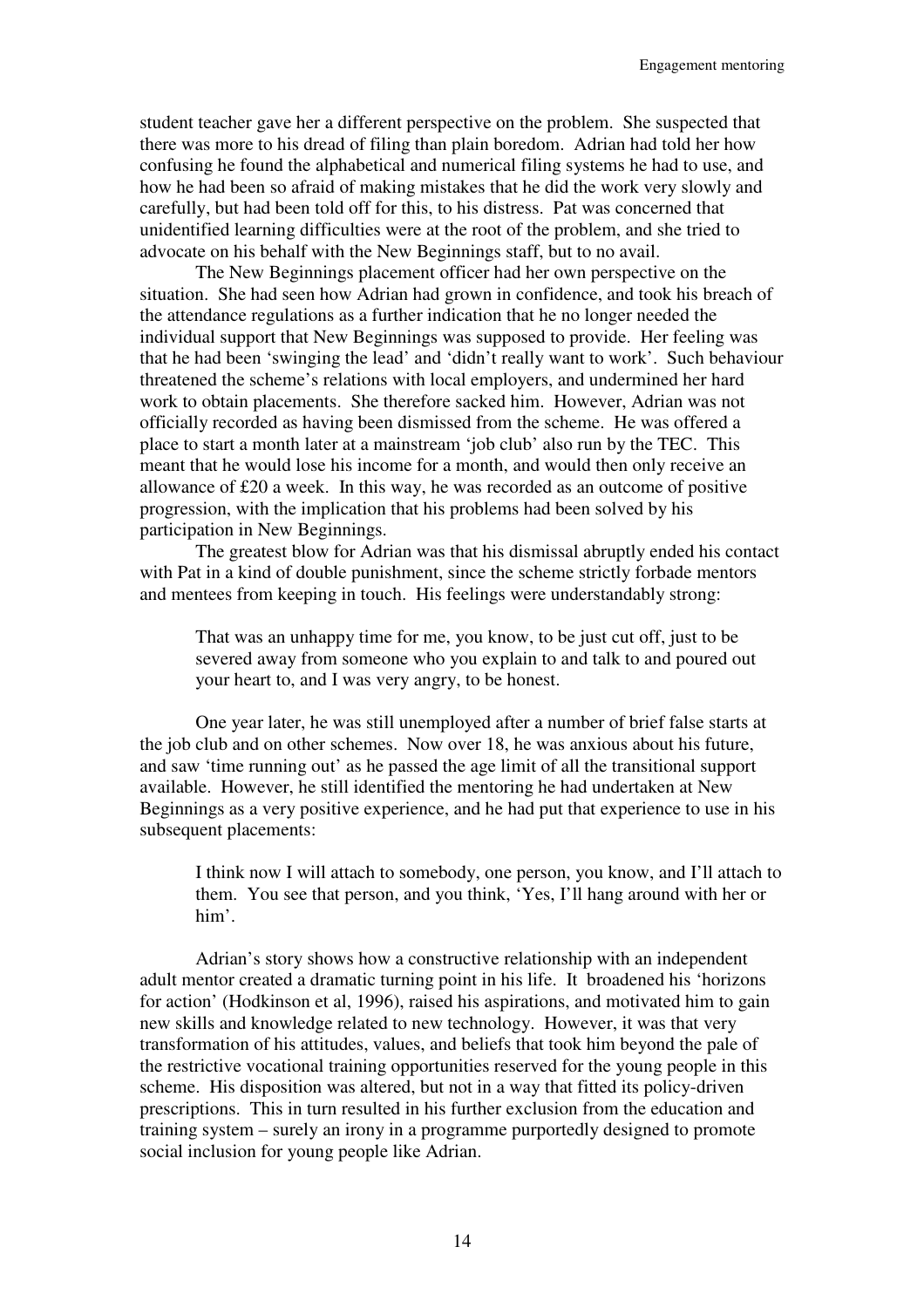Yvonne: failing to achieve transformation

 Yvonne was a 21-year-old social sciences student, with considerable experience of caring for disabled children at home and at work. She was one of the longest-standing mentors at New Beginnings, and well-regarded by the staff, especially as she travelled a long distance, including during university vacations, to keep up her weekly mentoring.

Like Patricia and most of the other mentors, Yvonne found herself mentoring a young person who was enthusiastic about having a mentor, but resisted the other goals of the scheme. Her story is typical of the ways in which most of the female mentors seemed to work upon their own dispositions in order to cope with the contradictions and frustrations that were thrown up by their experience of mentoring at New Beginnings. Her mentee was Lisa, a very bright young woman who had refused to go school after being bullied in Year 10 because of her mother's death. Over the first year of their relationship, Lisa had been found a series of placements, but all of them failed because she found them boring or did not like them. Her real ambition was to go to college, but she feared losing the familiar and small-scale environment provided by New Beginnings, her training allowance (much-needed by her family), and her relationship with Yvonne if she left the scheme. Lisa had grown very attached to her mentor, to the extent that Yvonne feared she was becoming dependent on her.

 Yvonne followed closely the guidelines mentors had been given about their role. This was reinforced by what she had seen other mentors achieve early on, as she described a 'good mentoring relationship' she had witnessed:

There was a batch of us that all started mentoring together, and one of the mentors finished a couple of months after he started. Luckily, the young person that he started with, he'd gone through the whole talking to him or whatever, and he'd gone out and got himself an apprenticeship, he's gone and got himself a job through the TEC, and he's had success in that way, and it had only taken a few weeks.

This was the ideal scenario she felt she had to emulate, but she found it difficult to absorb the frustrations and disappointments of Lisa's repeated failure:

I've still got to get back to this thing that we're there to encourage them to work, so we've got to keep talking about work and different jobs or whatever, or what they might want to do, or what's holding them back in the job.

Although she declared that she did want to be a 'stooge' of the TEC, the notion that, as a mentor, she had to promote the employment-related goals of New Beginnings had clearly begun to influence her relationship with Lisa in important ways. By the time they had been mentoring together for 18 months, Yvonne was becoming more directive and impatient with her mentee:

I've said to Lisa, 'You've got to start pulling your socks up'. And there is someone to say, 'Stop whinging and get on with it!' sometimes...There has to come a point where you say, 'Well, everybody has got those sort of problems, but you've just got to get on with it'. I think that's as far as I get with what is a mentor…The purpose of mentoring still baffles me.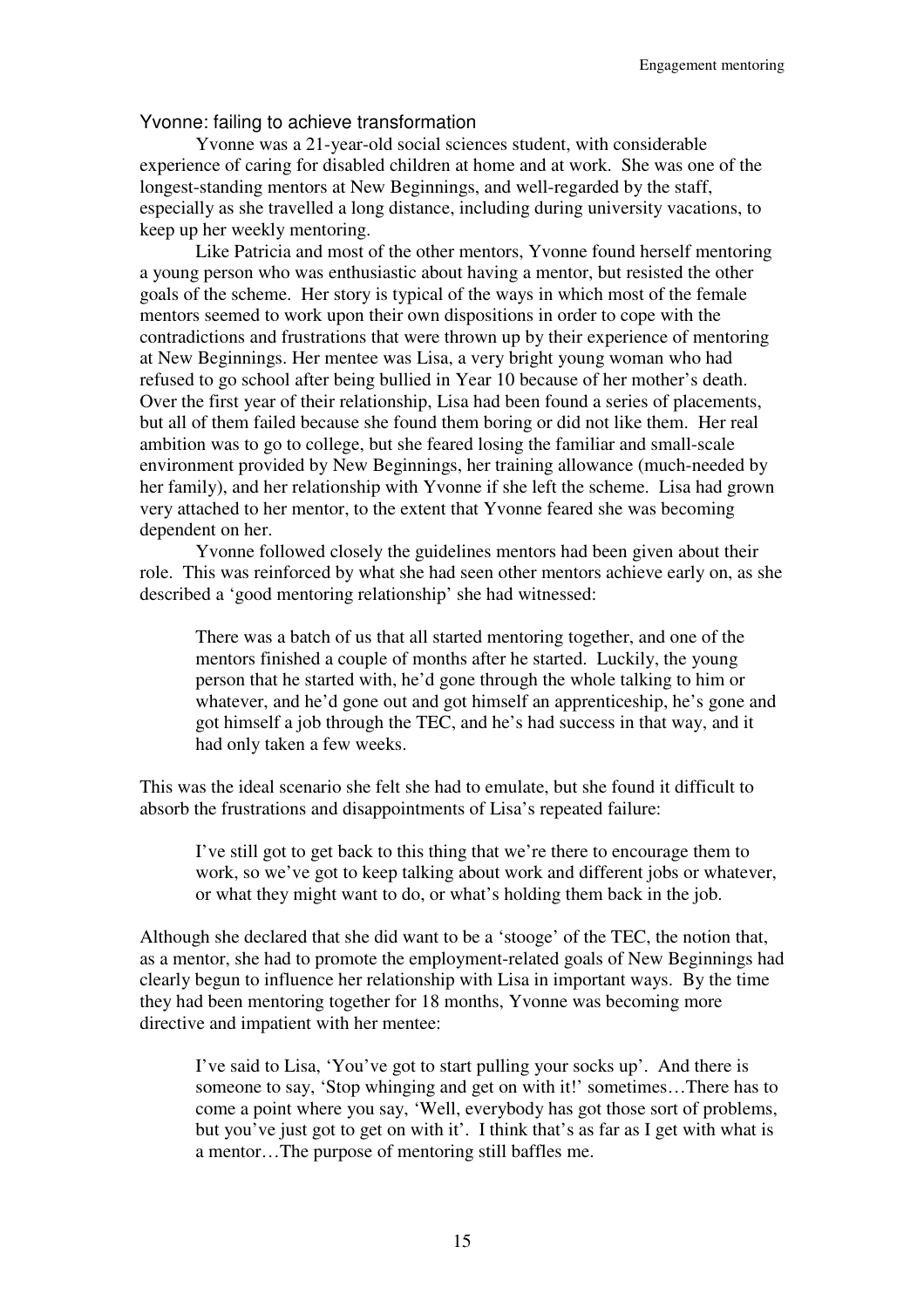But this directive stance clashed more and more with Lisa's oblique and sometimes sullen resistance:

What is a mentor? Sometimes I think I'm just a verbal punchbag. And that's what I'm there for. She can come in and say, 'The whole world's shite and I don't want to do it', and just get it off her chest.

In the end, Yvonne felt she was not getting the rewards that the scheme had promoted for the student volunteers, but something very different instead:

It has brought me a lot of stress…I can't remember half the promises [*the university*] made, and I just sit there and think, 'Why did I do this?' I put it on my CV, and then I dread anyone asking me about it in an interview. I really dread it, because I think, well, what do I say, you know?…How could I put it in a way that it wouldn't sound like I was wasting anybody's time…You know, you're one of these do-gooders who does airy-fairy things and doesn't get anywhere. If Lisa had gone off and got herself a job, yes, then I can put it on my CV, 'Oh yes, I got somebody a job', but it wouldn't have been down to me, so I don't know what it's done for me really. I'm still trying to figure that one out along with everything else.

Yvonne judged herself, as well as her mentee, by the expected employment outcomes of engagement mentoring, and felt others would judge her by this criterion too. As mentoring failed to transform Lisa, their relationship seemed to be grinding to difficult halt, but Yvonne felt trapped, and afraid of moving to end it:

At the end of the day, I've just sort of had to cope with it myself…I just have to switch off, otherwise I'd just crack up, you know. […] I don't want to be the one that says to Lisa, you know, 'You're doing my head in, you're not getting anywhere, go away'. I think in some ways I'm scared of bringing it up in case she thinks I'm pushing her away.

Yvonne wanted to end the relationship, but was prevented from doing so by her sense of obligation to her mentee. She took on the task of shaping her own disposition in order to absorb her intense frustrations in the hope that the relationship could continue.

 It was disturbing to witness the downward spiral of this relationship, and how it became an inescapable trap for both of the young women within it. Lisa's ambitions of returning to college were frustrated by the focus of the scheme, yet she refused to capitulate and accept an undesired work placement. Yvonne, however, found that she had to work constantly on her own emotions, suppressing negative feelings and evoking caring sentiments, in order to carry on mentoring without achieving its idealised goals. In this way, caring came to incorporate a controlling effort, both over her mentee and over herself. This took its toll on her of guilt, undermined confidence, and cynicism. The effort to shape Lisa's disposition was in fact shaping Yvonne's disposition too, and possibly to a greater degree.

 How can we make sense of engagement mentoring, of its possibilities and problems, in the light of such evidence? In attempting to reflect on the triple aspects of personal disposition, meso-level institutional settings and macro-level contexts, Bourdieu's notions of habitus and field (e.g. Bourdieu & Wacquant, 1992) may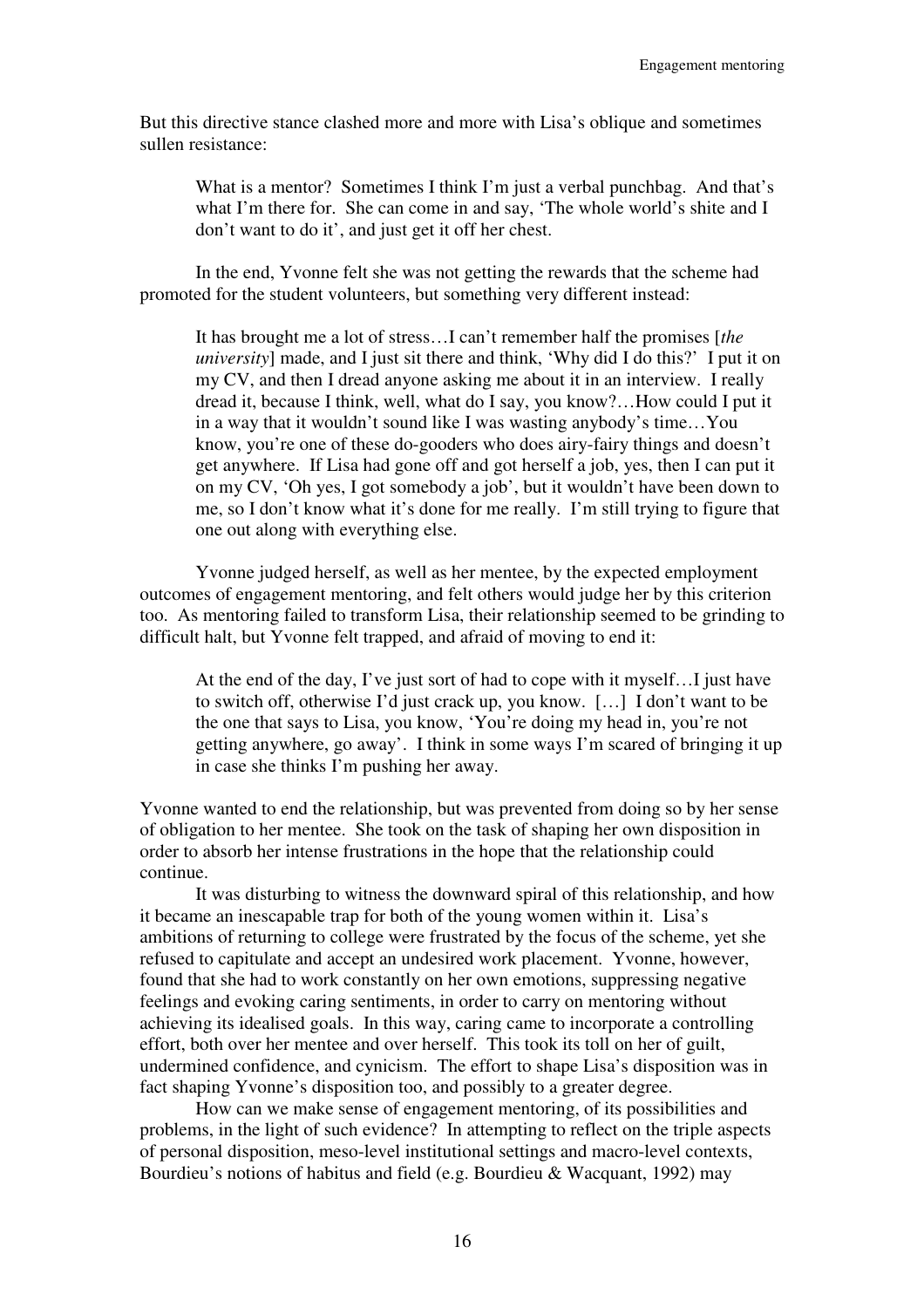provide a viable theoretical framework, particularly through feminist readings (e.g. Reay, 1998).

# **Engagement mentoring: the dual transformation of habitus**

Engagement mentoring can be seen as a 'field'  $-$  a game with its own rules which structures the ways in which players act through the relations of power which exist between them, but is also structured by their agentic strategies and individual interpretation of the game. The players include not only mentors and mentees, but the staff who run mentoring schemes, the institutions in which those schemes are housed and through which they are funded, employers, British and European policy makers, and so on. Power relations in engagement mentoring are therefore far wider than those which may exist within the mentoring dyad itself – something that has rarely been acknowledged in the existing literature.

I argued earlier that engagement mentoring seeks to transform the dispositions of young mentees. It aims to create in them a docility (Foucault, 1991) implicit in the notion of 'employability'. I have also argued that engagement mentoring demands a transformation of disposition in the mentors, and their development of a spirit of devotion and self-sacrifice. Their disposition is supposed to present an ideal role model of employability, as well as of rational action. This devotion can also be seen as a form of docility.

We could replace the word 'disposition' with 'habitus' here. Habitus, according to Bourdieu, is both structured and structuring, because it incorporates aspects of our *pre*dispositions created by factors such as social class and gender, as well as more individual aspects of disposition. It has often been used as a way of explaining behaviour, such as that of career decision-making (Hodkinson et al, 1996), and the ways in which behaviour is both enabled and constrained by the field. However, here we may utilise the concept of habitus in a slightly different way.

The field of engagement mentoring is aimed at transforming the habitus of those on both sides of the mentoring dyad. Its goal is to produce/reproduce habitus in a particular form – an ideal of employability – that is determined by the needs of employers and other dominant groupings, rather than by mentors or mentees themselves. Habitus is thus reified as a raw material, and mentoring becomes represented as a labour process which seeks to work on that raw material, and to reform it as a saleable commodity within the labour market – in the case of New Beginnings, the market for graduates as well as for young trainees. That commodity is labour power, the one thing that is essential to capitalists' ability to derive surplus value from any production process (Marx, 1975; Rikowski, 2001). As we have seen, the current economic context of globalisation has greatly expanded employers' demands of labour power, so that they increasingly require us to place our very dispositions at their disposition, and our habitus becomes dehumanised as human capital.

This is particularly true when the labour that is demanded is emotional labour (Hochschild, 1983), where the mentor works upon her own feelings in order to rerepresent the mentee as an object of caring practice, however difficult that may be. In that process, the predispositions inherent in habitus come into play. Women in particular act to reproduce the stereotypical gendered roles as self-sacrificing carers which society constructs for them from birth (Gilligan, 1995). (Men increasingly face the demand to perform emotional labour too (Lupton, 1998; Yarrow, 1992), but their socially constructed gender roles make them less vulnerable to its more oppressive and painful consequences (Hochschild, 1983).) In engagement mentoring,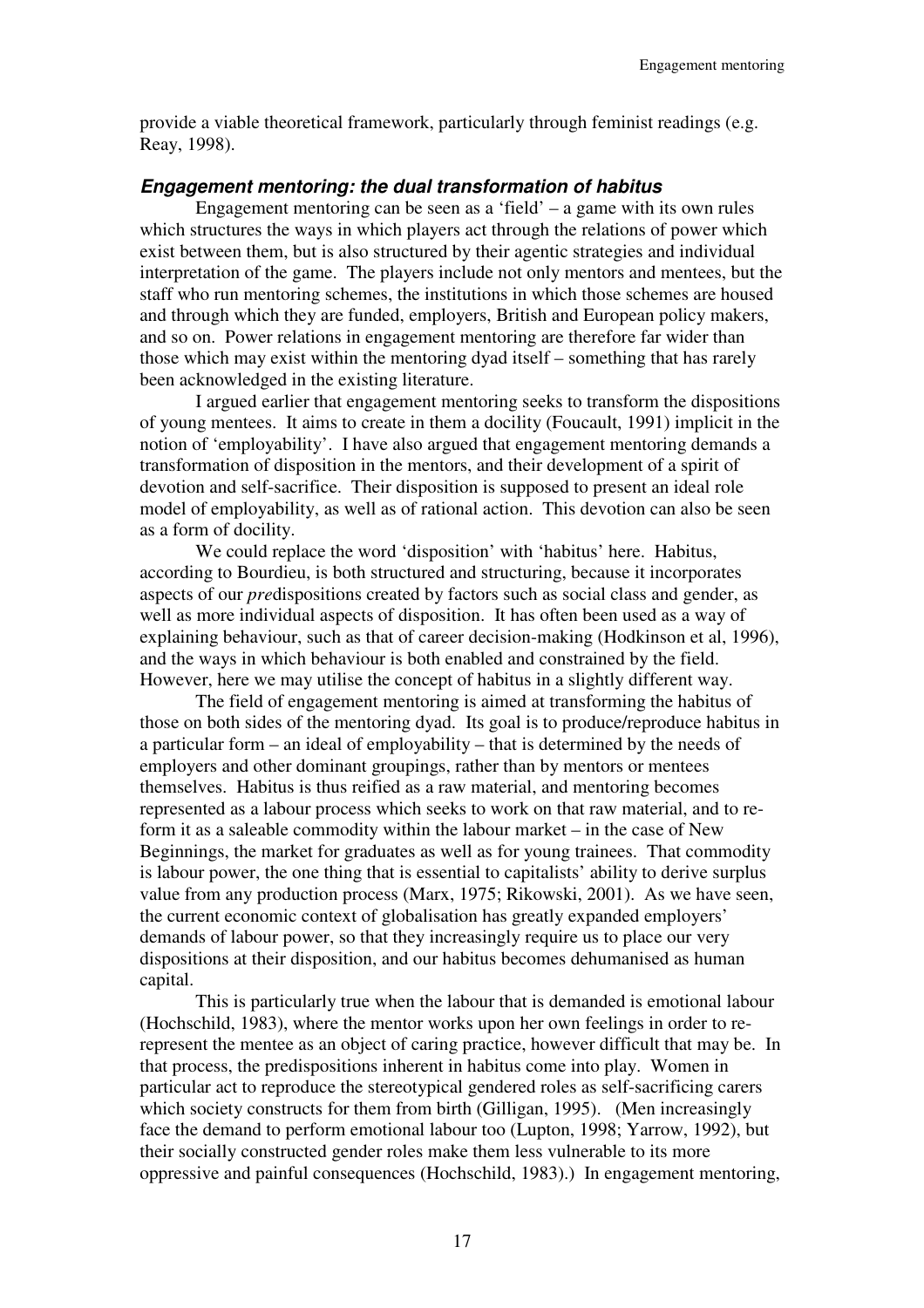the greatest contradiction is that this brutal commodification of the self is cloaked in the guise of human relationships commonly assumed to be based on warmth and compassion.

# **Conclusion**

In the above examples we have seen how the rules of the field resulted in the rupture or breakdown of mentoring relationships which had provided important support to two young people. In the case of Yvonne and Lisa, not only did the mentee suffer repeated failure and confirmed exclusion from her academic aspirations, but the mentor also lost confidence in herself, experiencing guilt, stress and fear. The gendered character of Yvonne's habitus is revealed in her determination to maintain her commitment to Lisa, whatever the bitter cost to herself, and that habitus is reinforced by the expectations of engagement mentoring.

In the cases of Adrian and Lisa, engagement mentoring failed to bring about the expected transformation of habitus. Lisa resisted the way it drove her towards work-based training. Adrian's habitus was transformed in spectacular fashion by his experience of mentoring, but in a way that he tried to determine autonomously, also in resistance to the outcomes required by the field. His case, and others evidenced in the whole study, indicate the possibilities for mentoring when young people utilise such relationships proactively to develop their own agendas. They can be truly transformatory, instigating turning points in a life history, facilitating difficult transitions to adulthood, and expanding horizons for action.

However, the ways in which a life can change direction, in which horizons can expand, and in which habitus can evolve cannot be controlled or predicted in the way that policy approaches assume engagement mentoring can do. Furthermore, habitus, although adaptive, is not easily changed. It is 'enduring' and 'durable' (Bourdieu & Wacquant, 1992). Such considerations reveal the complexity of the power dynamics of engagement mentoring. Young people are not just passive recipients of such interventions. They do exercise agency and resistance. Mentors are not the most powerful actors in the process of mentoring. They too are subject to the wider regulation of the field, as well as to structural mechanisms of oppression and exploitation. Even the staff who designed and ran the scheme were subject to the way in which mentoring was constructed through European policy, and the way in which that construction was enforced through the requirements imposed by the funding régime of the Youthstart Initiative.

New Beginnings came to the end of its funding, but lived on as the *Learning Gateway* in that locality, and will doubtless have an important relationship to the *Connexions* service as it is introduced there. Similar developments have happened across this country. The findings of my study cannot be generalised in the statistical sense, but they present important evidence of flaws in the conception and in its underpinning assumptions that may be inherent in the model of engagement mentoring. Employment-related goals, or even re-engagement with formal education, are not appropriate for all young people who have become disengaged from these systems (Ford, 1999; ICG, n.d.; Watts, 2001).

While young people such as Adrian (and those who took part in the MAP) may respond enthusiastically to the opportunity for a mentoring relationship, his experience may be seen as a classic example of the traditional ambivalence of the working class towards education. They are caught in a double-bind between the desire to 'get on' and 'get out', alongside the alienation of failure and of being 'found out' (Reay, 2001). In less happy relationships, like that of Yvonne and Lisa, one-to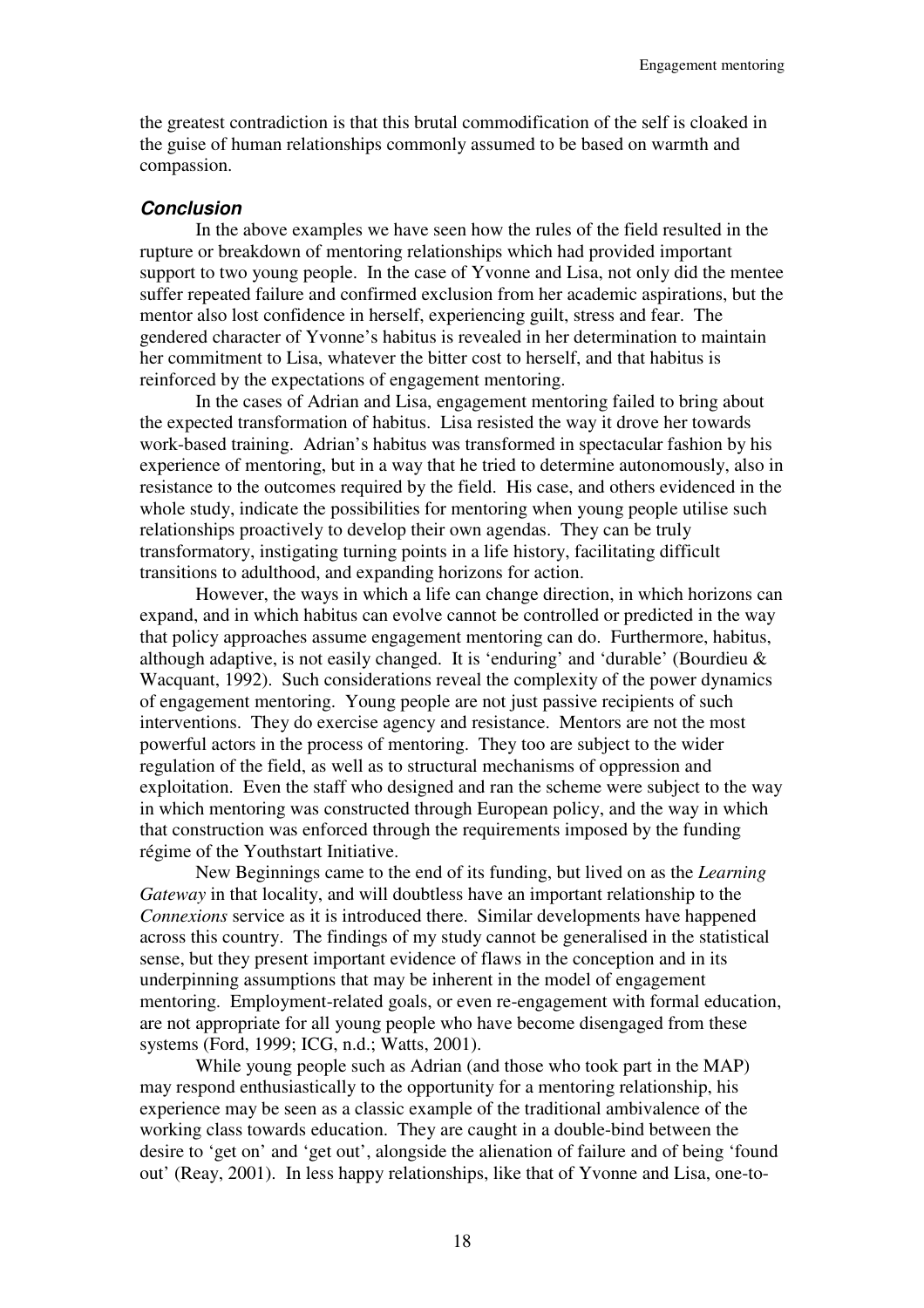one individual support may reinforce the young person's sense of alienation, and certainly may not help them understand the social, economic and political roots of social exclusion, which tends to be represented as either deviance or deficit in the individual (Colley & Hodkinson, 2001). Expectations of transforming young people's dispositions through engagement mentoring are thus not only unrealistic, but raise questions about the social justice of such an aim (Gulam & Zulfiqar, 1998; Piper  $\&$ Piper, 1999, 2000). As Whitty has pointed out:

…the uncritical use of the language of 'opportunity' in a deeply inegalitarian society can actually serve to legitimate rather than challenge existing relations of domination…[E]ducation reforms couched in the rhetoric of choice, difference and diversity often turn out to be sophisticated ways of reproducing existing hierarchies of class and race. The detail is often more complicated than it used to be, but the underlying patterns remain disturbingly similar (2001, p.289).

We might add that those hierarchies also include gender, and that the 'complexity of detail' includes inequalities visited upon those who do the mentoring as well as those who are mentored. Ecclestone argues that the government's emphasis on the problem of social exclusion as one of non-participation in lifelong learning is an authoritarian approach which represents the moralisation of risk: 'Importantly, "risk" becomes redefined to mean almost any transgressional behaviour, including autonomy itself' (1999, p.338). Compulsion to participate and controlling models of care are being imposed as a result. I would argue not only that engagement mentoring represents just such a moralisation of risk with regard to young people. Its prescription of the mentor's role and its emphasis on feelings may also represent a 'flip side' of the same controlling process towards those who act as mentors, a parallel tendency towards the moralisation of care. Where the provision of welfare services used to be perceived as an expression of the collective moral good, now increasingly the responsibility for displaying moral goodness has been shifted onto individuals working within the welfare system

If the practice of mentoring vulnerable young people is to avoid these 'underlying patterns', more research is needed into the processes within such mentoring relationships, whether they be with professional or volunteer mentors. This research cannot be limited to narrow measures of prescribed outcomes determined by policy-makers, but needs to engage in in-depth qualitative investigation, which can allow mentors and mentees to tell their own stories of how engagement mentoring is for them. We need critical analyses, and the appropriate application of theory to practice, in ways that can reveal the limitations as well as the strengths of mentoring. Not least of all, such research might serve to mitigate the climate of blame that may well follow when engagement mentoring fails to deliver policy-makers' expectations.

### **Acknowledgements**

- 1. The research was funded by a PhD studentship provided by the Manchester Metropolitan University from 1998-2001. My thanks are due to my supervisors Jane Artess, Phil Hodkinson (now at the University of Leeds), and Mary Issitt.
- 2. I am grateful for their helpful comments on earlier versions of this paper to: Phil Hodkinson, Malcolm Ball, the participants at the British Education Research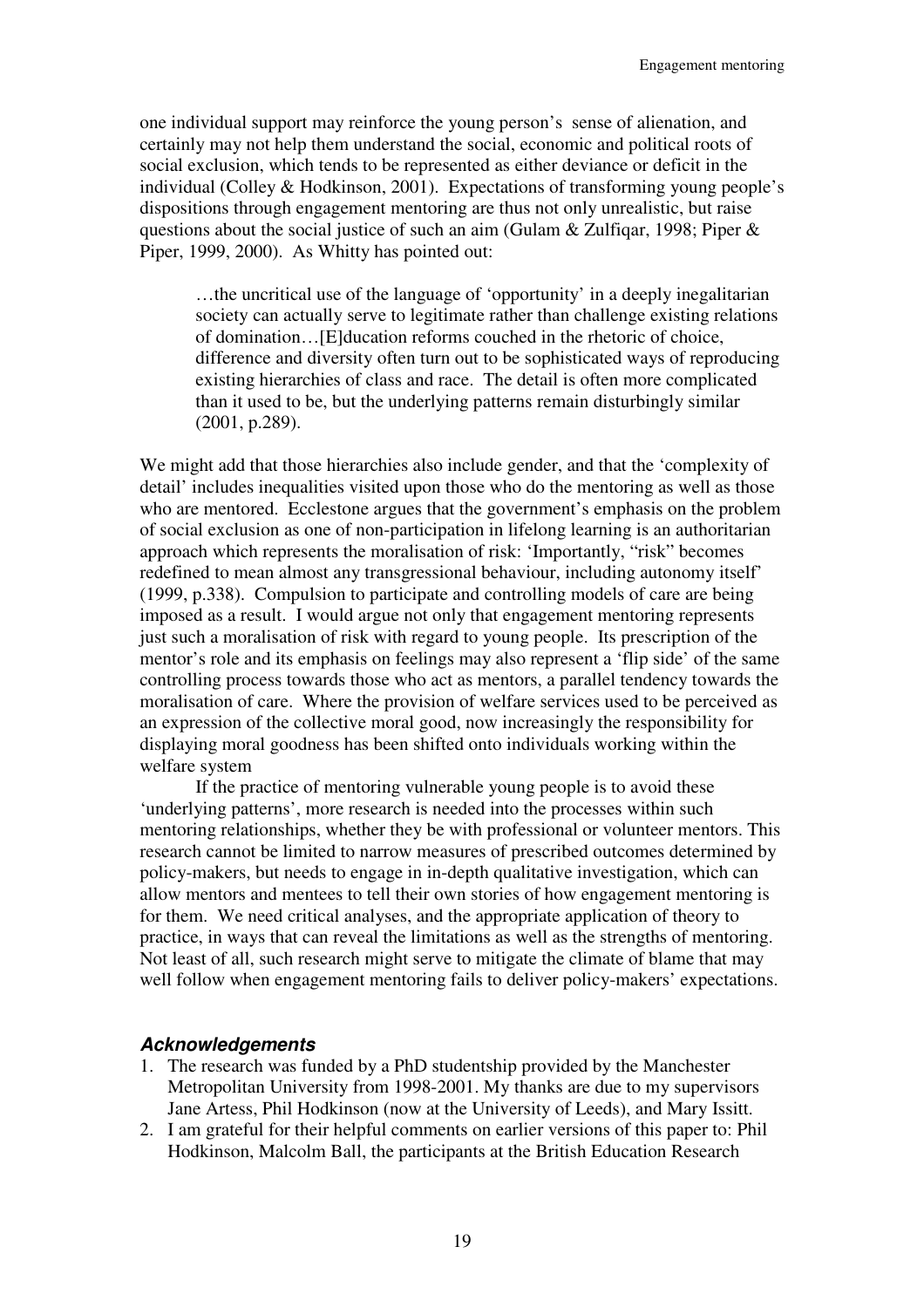Association Annual Conference 2001 and at a Lifelong Learning Institute seminar at the University of Leeds, and the anonymous referees of this journal.

#### **References**

AVIS, J. (1996) The enemy within: quality and managerialism in education, in: J. AVIS, M.BLOOMER, G.ESLAND, D.GLEESON, & P.HODKINSON, *Knowledge and Nationhood: Education, Politics and Work* (London, Cassell).

BATHMAKER**,** A.**-**M. (2001) 'It's the perfect education': lifelong learning and the experience of foundation-level GNVQ students, *Journal of Vocational Education & Training*, 1, pp.81-100.

BAYLISS, V. (1998) Redefining work: careers guidance tomorrow, *Careers Guidance Today*, 4, pp.16-17.

BENIOFF, S. (1997) *A Second Chance: Developing Mentoring and Education Projects for Young People* (London, Commission for Racial Equality /Crime Concern).

- BLECHMAN, E.A. (1992) Mentors for high risk minority youth: from effective communication to bicultural competence, *Journal of Clinical Psychology*, 2, pp.160-169.
- BRIDGES, W. (1998) Career development in a new key, *Careers Guidance Today*, 3, pp.9-14.
- BRINE, J. (2002) Further Education participation, European expansion and European erasure, *British Educational Research Journal*, 1, pp.21-36.
- COLLEY, H. & HODKINSON, P. (2001) Problems with 'Bridging The Gap': the reversal of structure and agency in addressing social exclusion, *Critical Social Policy*, 3, pp.337-361.
- COLLEY, H. (2000a) Deconstructing 'realism' in career planning: how globalisation impacts on vocational guidance, in: K.ROBERTS (Ed), *Careers Guidance Constructing the Future: A Global Perspective* (Richmond, Trotman/Institute of Careers Guidance).
- COLLEY, H. (2000b) Mind the gap: policy goals and young people's resistance in a mentoring scheme, paper presented to *British Educational Research Association Annual Conference*, Cardiff University, 7 September.
- COLLEY, H. (2001a) Righting re-writings of the myth of Mentor: a critical perspective on career guidance mentoring, *British Journal of Guidance and Counselling*, 2, pp.177-198.
- COLLEY, H. (2001b) *Unravelling Myths of Mentor: Power Dynamics of Mentoring Relationships with 'Disaffected' Young People*, unpublished PhD thesis, the Manchester Metropolitan University.

COLLEY, H. (in press) Engagement mentoring for socially excluded youth: problematising an 'holistic' approach to creating employability through the transformation of *habitus*, *British Journal of Guidance and Counselling* 31 (1).

- COLLEY, H. (forthcoming) *Mentoring for Social Inclusion: A Critical Approach to Nurturing Mentor Relationships* (London, RoutledgeFalmer).
- DEPARTMENT FOR EDUCATION AND EMPLOYMENT (DFEE) (1996) *Equipping Young People for Working Life: A Consultative Document on Improving Employability through the 14-16 Curriculum* (Rotherham, Cambertown (Ref: CD1)).
- DFEE (1998) *The Learning Age: A Renaissance for a New Britain* (London: HMSO).
- DFEE (1999a) Attack on youth dropout goes nationwide, *http:// www.dfee.gov.uk/ news/96.htm*, accessed 3 November 1999.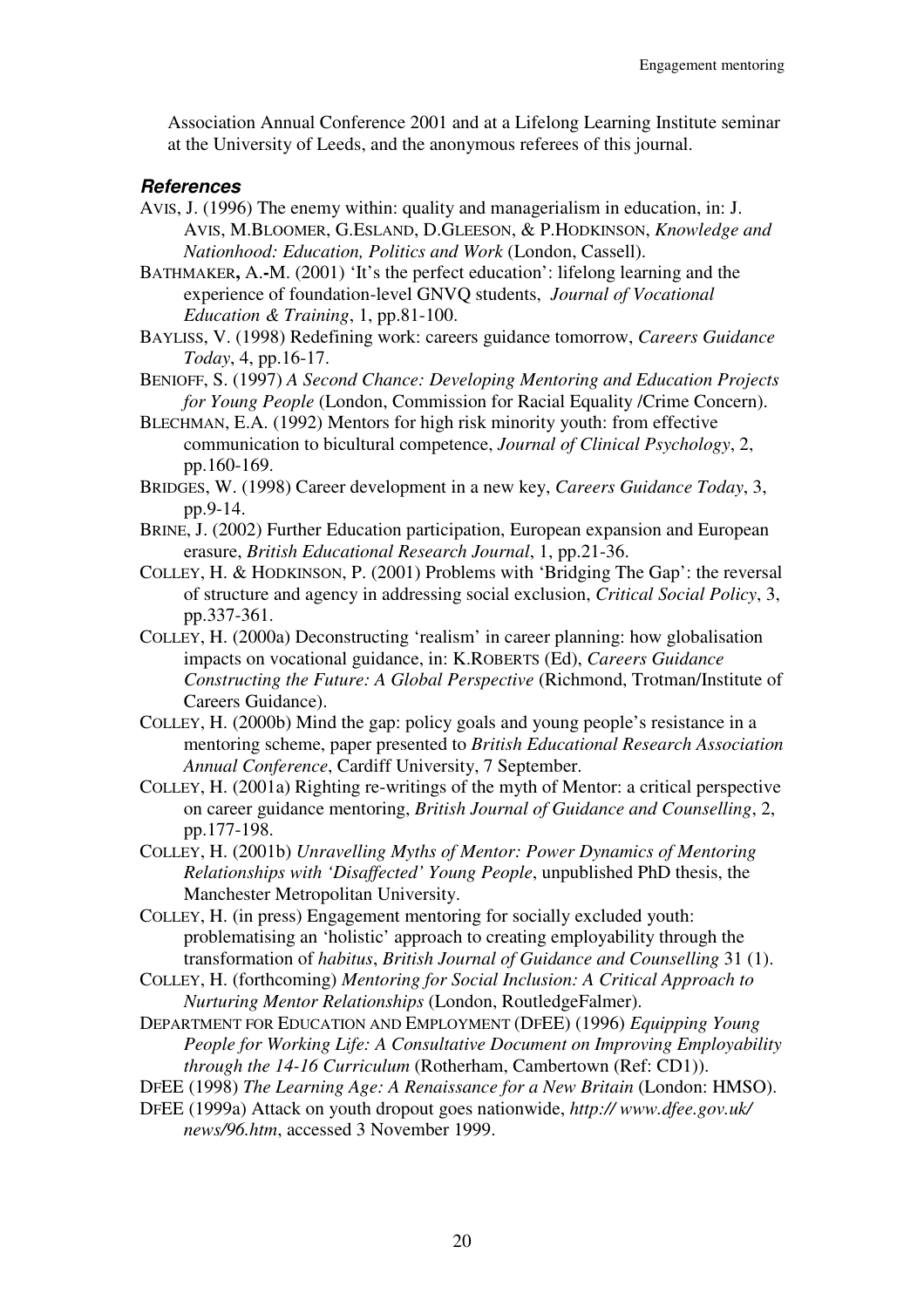- DFEE (1999b) Ethnic minority pupils must have the opportunity to fulfil their potential – Blunkett, *http:// www.dfee.gov.uk/news/90.htm*, accessed 3 November 1999.
- DFEE (1999c) Prime Minister and David Blunkett launch action plan inner city education, *http:// www.dfee.gov.uk/news/126.htm*, accessed 3 November 1999.
- DFEE (1999d) *Learning to Succeed: A New Framework for Post-16 Learning* (London, The Stationery Office).
- DFEE (2000a) *The Connexions Strategy Document* (Nottingham, DfEE Publications (Ref: CX2)).
- DFEE (2000b) *Labour Market and Skill Trends 2000* (Nottingham, Skills and Enterprise Network/DfEE Publications (Ref: SEN 373)).
- DFEE (2000c) *Skills for All: Proposals for a National Skills Agenda Final Report of the National Skills Task Force* (Sudbury, DfEE Publications (Ref: SK728)).
- DEPARTMENT FOR EDUCATION & SKILLS (DFES) (2002) Diploma for *Connexions*  Personal Advisers, *http://www.connexions.gov.uk/index.cfm?CategoryID=5& ContentID=19*, accessed 14 June 2002.
- DISHION, T.J., MCCORD, J. & POULIN, F. (1999) When interventions harm: peer groups and problem behaviour, *American Psychologist*, 9, pp.755-764.
- DONDERO, G.M. (1997) Mentors: beacons of hope, *Adolescence*, 128, pp.881-886.
- DUBOIS, D.L. & NEVILLE, H.A. (1997) Youth mentoring: investigation of relationship characteristics and perceived benefits, *Journal of Community Psychology*, 3, pp.227-234.
- ECCLESTONE, K. (1999) Care or control?: Defining learners' needs for lifelong learning, *British Journal of Educational Studies*, 4, pp.332-347.
- EMPLOYMENT SUPPORT UNIT (ESU) (1999a) Y*outhstart: En Route to Success* (Birmingham, ESU).
- ESU (1999b) *Youthstart: Learning from Experience, Report of the National Conference and Exhibition, December 1999* (Birmingham, ESU).
- ESU (2000a) *Mentoring Young People: Lessons from Youthstart* (Birmingham, ESU).
- ESU (2000b) *Young People and the Labour Market: Lessons from Youthstart*, (Birmingham, ESU).
- EUROPEAN COMMISSION (EC) (1998) *Unlocking Young People's Potential* (Luxembourg, Office for Official Publications of the European Communities).
- FITZ-GIBBON, C. (2000) Cross-age tutoring: should it be required in order to reduce social exclusion? in: G.WALRAVEN, C.PARSONS, D.VAN VEEN, & C.DAY (Eds) *Combating Social Exclusion Through Education: Laissez-faire, Authoritarianism or Third Way?* (Louvain/Apeldoorn, Garant).
- FORBES, A. (2000) *Concepts of Mentoring*, lecture at the Manchester Metropolitan University, February 1.
- FORD, G. (1999) *Youthstart Mentoring Action Project: Project Evaluation and Report Part II* (Stourbridge, Institute of Careers Guidance).
- FREEDMAN, M. (1995) From Friendly Visiting to mentoring: a tale of two movements, in: S.GOODLAD (Ed) *Students as Tutors and Mentors* (London, Kogan Page).
- FREEDMAN, M. (1999) *The Kindness of Strangers: Adult Mentors, Urban Youth and the New Voluntarism* (Cambridge, Cambridge University Press).
- GARMEZY, N. (1982) Foreword, in: E.E.WERNER & R.S.SMITH (1982) *Vulnerable But Invincible: A Study of Resilient Children* (New York, McGraw-Hill).
- GILLIGAN, C. (1995) Hearing the difference: theorizing connection, *Hypatia*, 2, pp.120-127.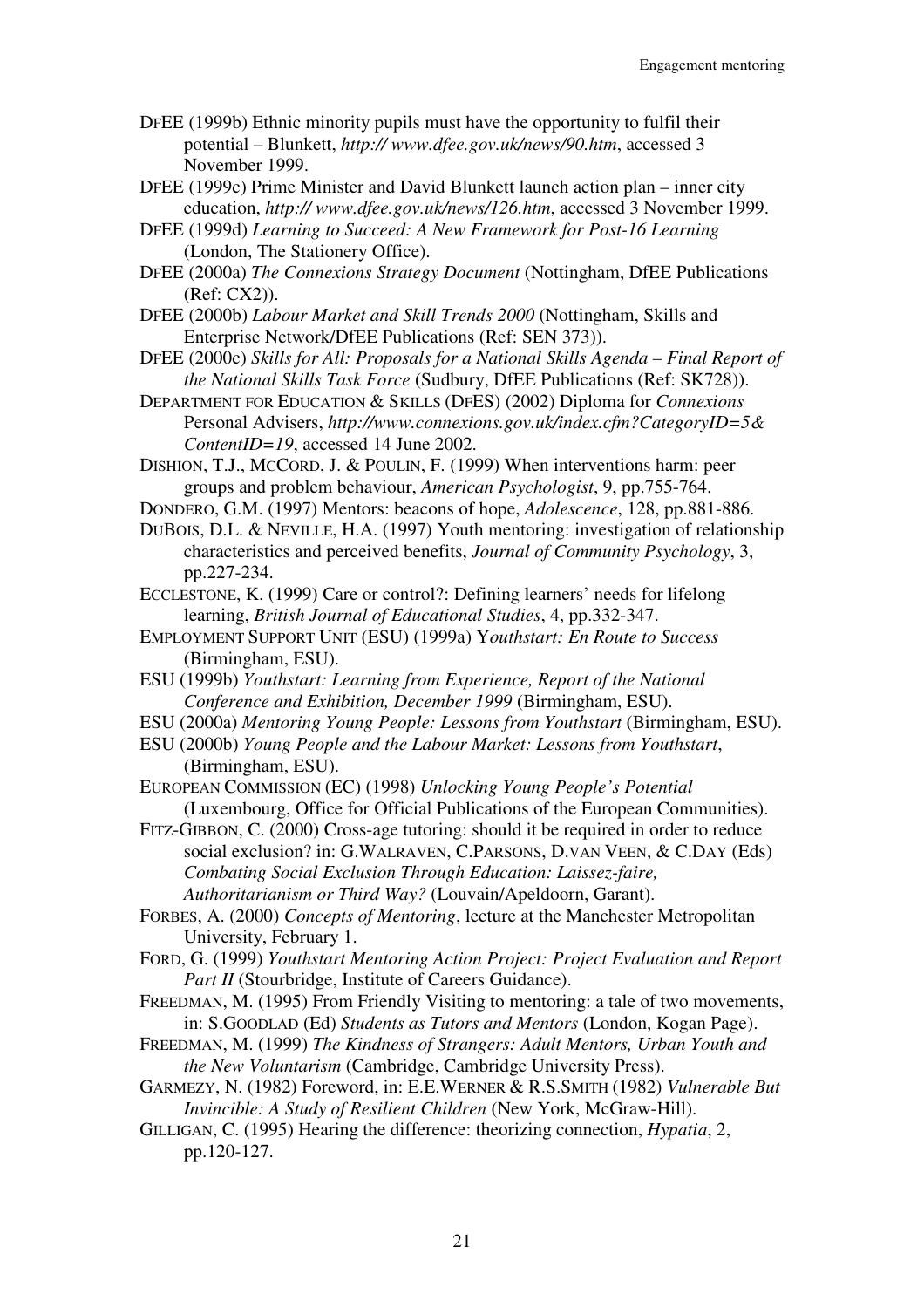- GLEESON, D. (1996) Post-compulsory education in a post-industrial and post-modern age, in: J. AVIS, M.BLOOMER, G.ESLAND, D.GLEESON, & P.HODKINSON, *Knowledge and Nationhood: Education, Politics and Work* (London, Cassell).
- GLYNN, C. & NAIRNE, B. (2000) *Young People's Attitudes to Work, Careers and Learning* (Horsham, Roffey Park).
- GOLDEN, S. & SIMS, D. (1997) *Review of Industrial Mentoring in Schools* (Slough, NFER).
- GROSSMAN, J.B. & TIERNEY, J.P. (1998) Does mentoring work? An impact study of the Big Brothers Big Sisters Program, *Evaluation Review*, 3, pp.403-426.
- HAENSLEY, P.A. & PARSONS, J.L. (1993) Creative, intellectual and psychosocial development through mentorship: relationships and stages, *Youth and Society*, 2, pp.202-221.
- HODKINSON, P., SPARKES, A.C., & HODKINSON, H. (1996) *Triumphs and Tears: Young People, Markets and the Transition from School to Work* (London, David Fulton).
- HOUSE OF COMMONS EDUCATION & EMPLOYMENT COMMITTEE (1998) *Disaffected Children Volume I: Report and Proceedings of the Committee* (London, The Stationery Office).
- HYLAND, T. (1996) National Vocational Qualifications, skills training and employers' needs: beyond Beaumont and Dearing, *Journal of Vocational Education and Training*, 4, pp.349-365.
- INDUSTRY IN EDUCATION (1996) *Towards Employability: Addressing the Gap Between Young People's Qualities and Employers' Recruitment Needs* (London, Industry in Education).

LUPTON, D. (1998) *The Emotional Self: A Sociocultural Exploration* (London, Sage).

- MAJORS, R., WILKINSON, V. & GULAM, B. (2000) Mentoring Black males in Manchester, in: K.OWUSU (Ed) *Black British Culture and Society: A Text Reader* (London, Routledge).
- MCPARTLAND, J.M. & NETTLES, S.M. (1991) Using community adults as advocates or mentors for at-risk middle school students: a 2-year evaluation of Project RAISE, *American Journal of Education*, 4, pp.568-586.
- MILLER, A. (2002) *Mentoring For Students and Young People: A Handbook of Effective Practice* (London, Kogan Page).
- NATIONAL MENTORING NETWORK (NMN) (1999) *Eighth National Mentoring Conference Report* (Salford, NMN).
- O'DONNELL, J., MICHALAK, E.A. & AMES, E.B. (1997) Inner-city youths helping children: after-school programs to promote bonding and reduce risk, *Social Work in Education*, 4, pp.231-41.
- PHILIP, K. & HENDRY, L.B. (1996) Young people and mentoring towards a typology? *Journal of Adolescence*, 3, pp.189-201.
- PHILIP, K. (2000) *A Literature Review on Mentoring Prepared for the Joseph Rowntree Foundation* (Aberdeen, Centre for Educational Research, University of Aberdeen).
- PIPER, H. & PIPER, J. (1999) 'Disaffected' young people: problems for mentoring, *Mentoring and Tutoring*, 2, pp.121-130.
- PIPER, H. & PIPER, J. (2000) Disaffected young people as the problem. Mentoring as the solution. Education and work as the goal, *Journal of Education and Work*, 1, pp.77-94.